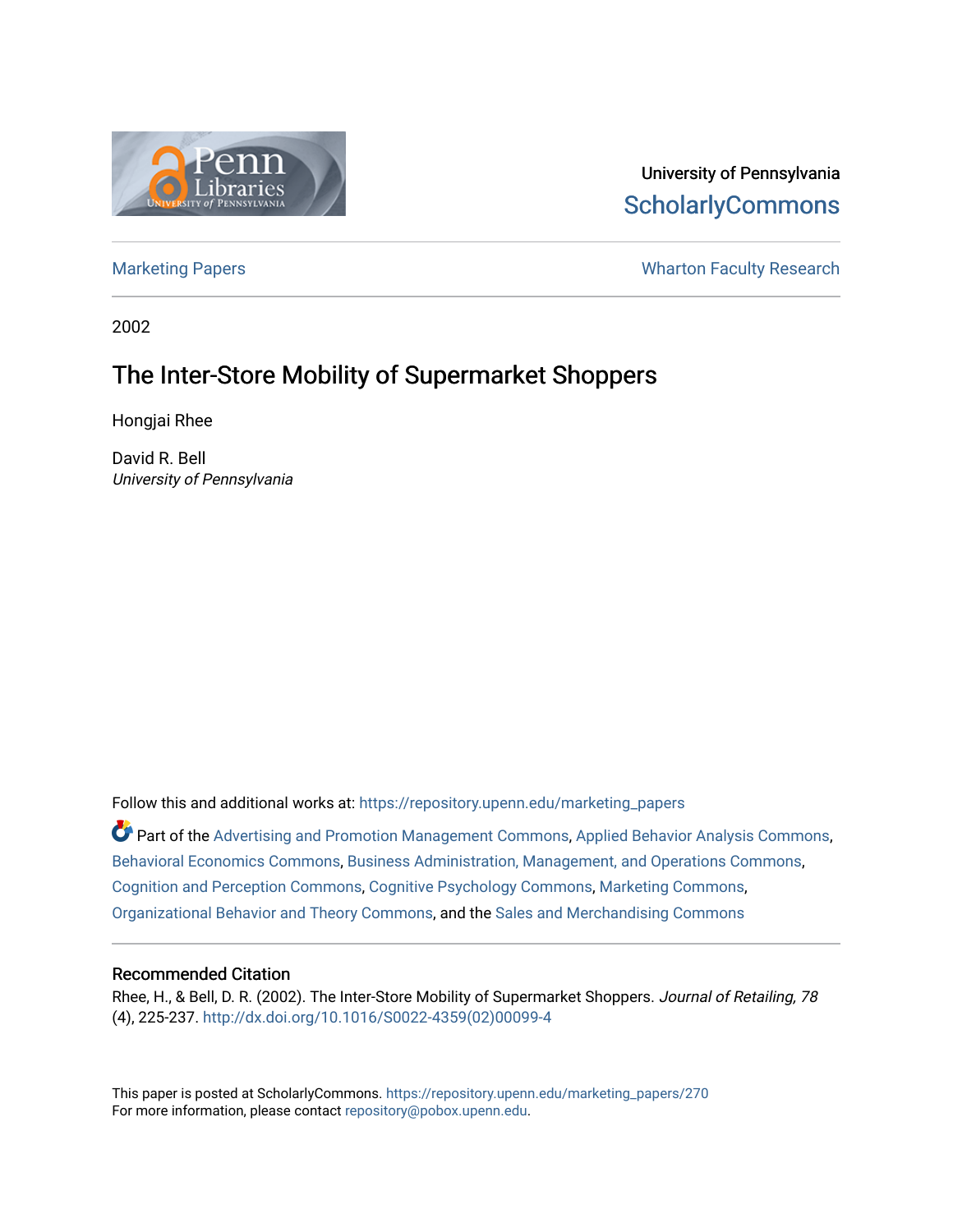# The Inter-Store Mobility of Supermarket Shoppers

### **Abstract**

The allegiance of a particular customer, and the distribution across customers of strength of affiliation to a store are important indicators of store health. It is therefore important to understand the extent and determinants of shopper mobility among competing retailers. While shoppers often patronize many stores, they typically have a primary affiliation to a "main store" that captures the majority of their purchases. We examine, in detail, the tendencies of shoppers to transition away from the current main store and adopt another in its place. That is, rather than study all types of store switching behavior, we focus on the decision to change primary allegiance. The model is established in a discrete time hazard framework and estimated as random-effects probit. Data from 548 households taking 88,945 shopping trips among five stores are used to calibrate the model. We find that state dependence is prevalent with nearly three quarters of the shoppers showing progressive attachment to their current main store. Interestingly, this finding is not simply driven by location (i.e., because shoppers are captive to a single store based on geographical distance). More likely, shoppers are unwilling to give up the benefits of storespecific knowledge of assortment, layout and prices. Second, the decision to transition from a current main store is not influenced by temporary price promotions on a common basket of items: Shoppers will cherry-pick, but this alone does not cause them to change primary allegiance. The majority of transitions occur across competing stores of the same price format, which suggests "format loyalty" is an important aspect of shopper behavior. After controlling for unobserved heterogeneity, we find little relationship between observable demographics and the transition probability. We do, however, find that shoppers who spend more per trip are less likely to change main stores, as are less frequent shoppers. Implications for retail management strategy are discussed.

### Keywords

shopping behavior, retail competition, store loyalty

### **Disciplines**

Advertising and Promotion Management | Applied Behavior Analysis | Behavioral Economics | Business | Business Administration, Management, and Operations | Cognition and Perception | Cognitive Psychology | Marketing | Organizational Behavior and Theory | Sales and Merchandising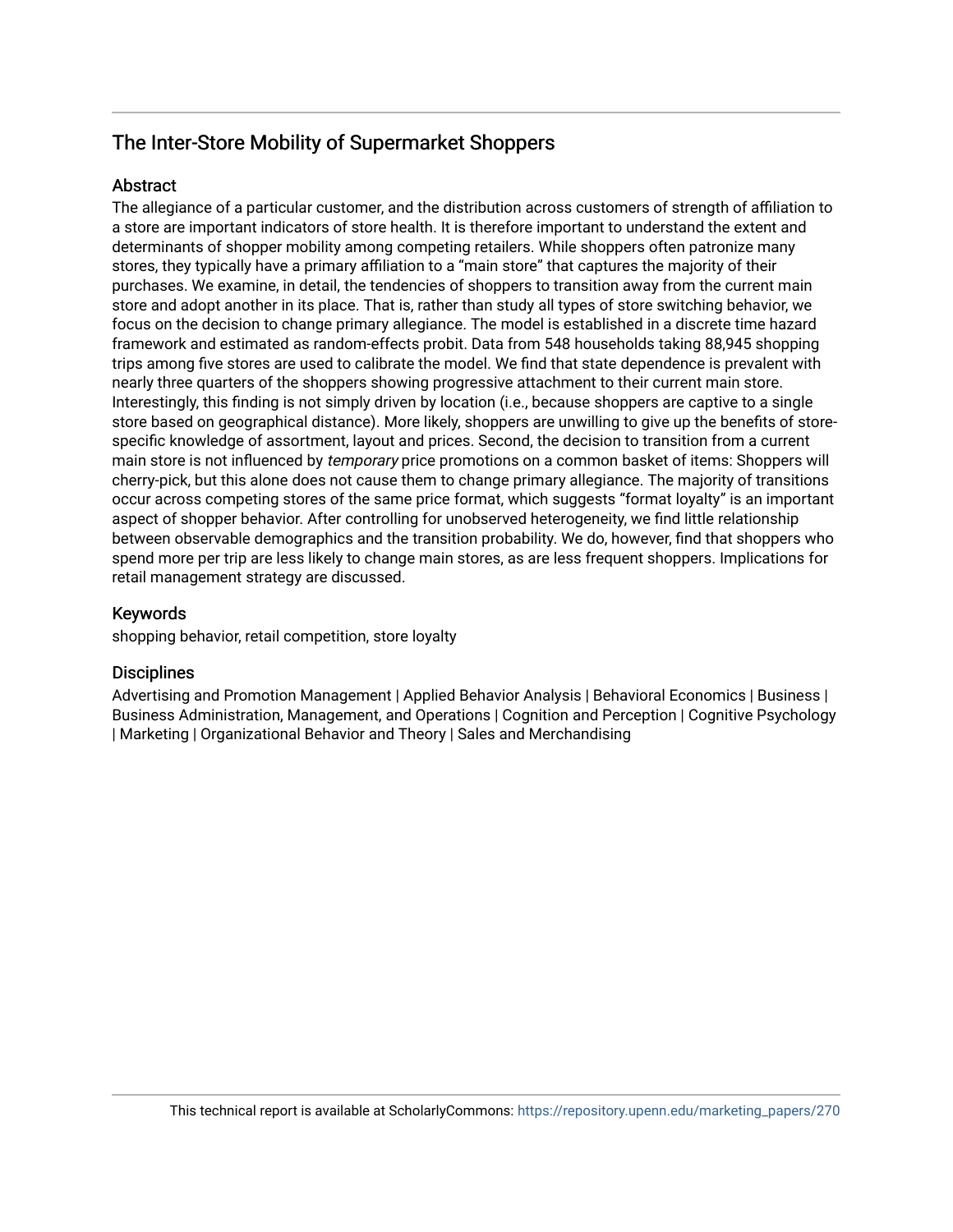The Inter-Store Mobility of Supermarket Shoppers

Hongjai Rhee

David R. Bell<sup>1</sup>

November 14, 2001

<sup>&</sup>lt;sup>1</sup>Hongjai Rhee is an Analyst at the Korea Information Society Development Institute, 1-1 Juamdong, Kwa-Chun, Kore a 427-070. Email: hrhee@sunnet.kisdi.re kr. David R. Bell is Associate Professor, Wharton School, University of Pennsylvania, 1400 SH-DH, Philadelphia 19104. Email:  $\rm{davidb@marketing}$ , wharton upenn edu. The authors are very grateful to Doug Honnold, IRI Inc., for providing the data used in this study and to Keisuke Hirano and Christophe Van den Bulte for comments. We greatly appreciate the suggestions of the Editors and three anonymous reviewers on an earlier draft.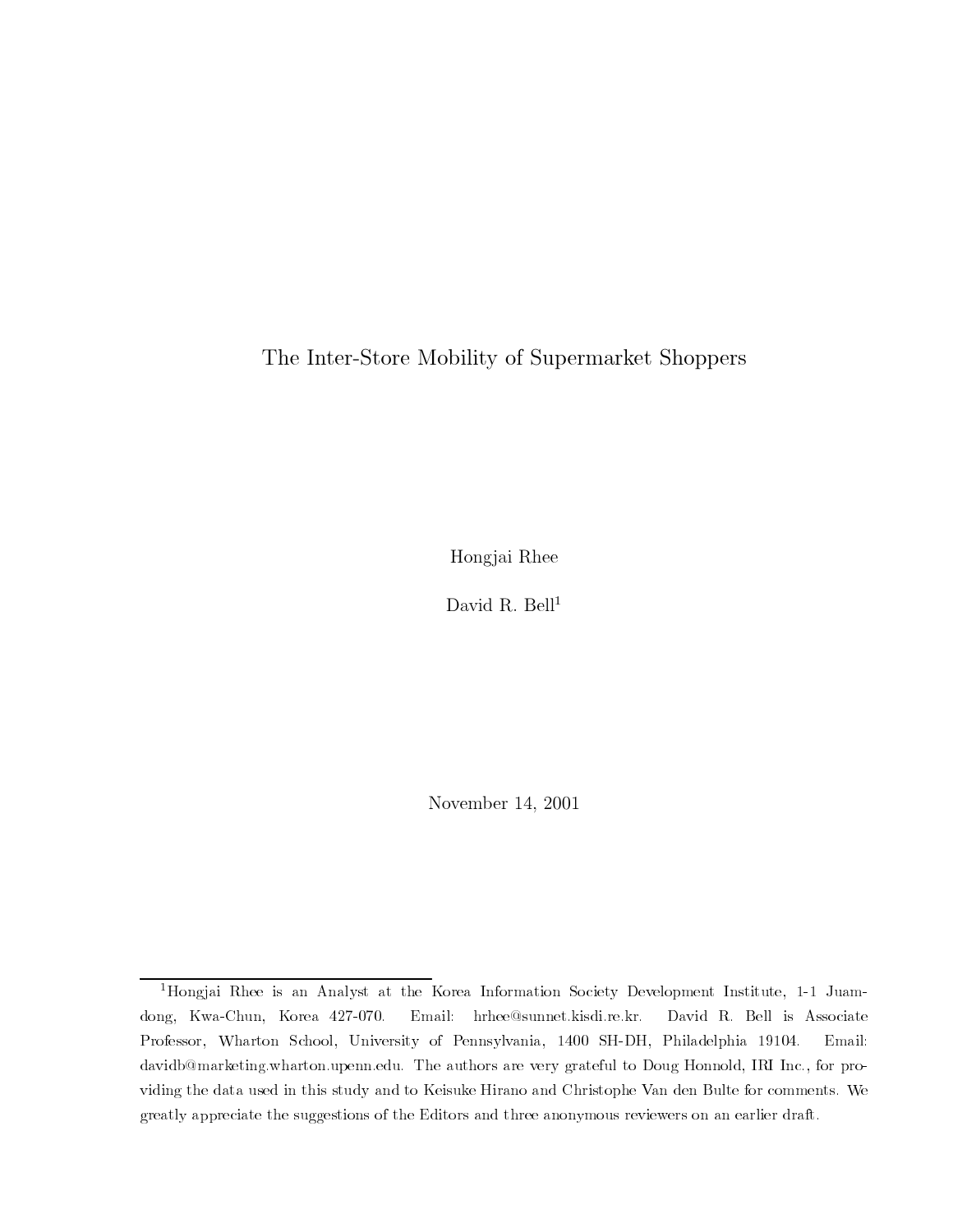#### The Inter-Store Mobility of Supermarket Shoppers

#### Abstract

The allegiance of a particular customer, and the distribution across customers of strength of affiliation to a store are important indicators of store health. It is therefore important to understand both the extent and determinants of consumer mobility across competing retailers. We assume that while shoppers may patronize many stores, they typically have a primary affiliation to a "main store." To understand mobility, we model the tendencies of shoppers to transition *away* from this main store and adopt another in its place. The model is formulated as a random-effects probit and includes shopper, store and time-specific covariates. Data from 548 households taking 88,945 shopping trips among five stores are used to calibrate the model.

The substantive findings are as follows. First, we find that inertia is prevalent (nearly three quarters of the consumers show progressive attachment to a main store). Interestingly, this finding is not simply driven by location because shoppers are captive to a single store based on geographical distance. It more likely reflects the benefits of store-specific knowledge of assortment, layout and prices. Second, the decision to transition from a main store is not influenced by *temporary* price promotions on a common basket of items: shoppers will cherry pick, but this alone does not cause them to change allegiance. Moreover, the majority of transitions occur across competing stores of the same price format suggesting that "format loyalty" is an important aspect of shopper behavior. Third, after controlling for unobserved heterogeneity, we find little relationship between observable demographics and the transition probability  $-$  this result is counter to that for store *choice* behavior. We do, however, find a significant link between the shopping behavior profile and the associated transition probability: shoppers who spend more per trip are more inertial as are less frequent shoppers. Fourth, shoppers are highly inertial — the longer they remain with a preferred main store, the more likely it is they will continue to do so. Implications for retail management strategy are discussed.

KEY WORDS: Shopping Behavior, Retail Competition, Mobility, Random Effects.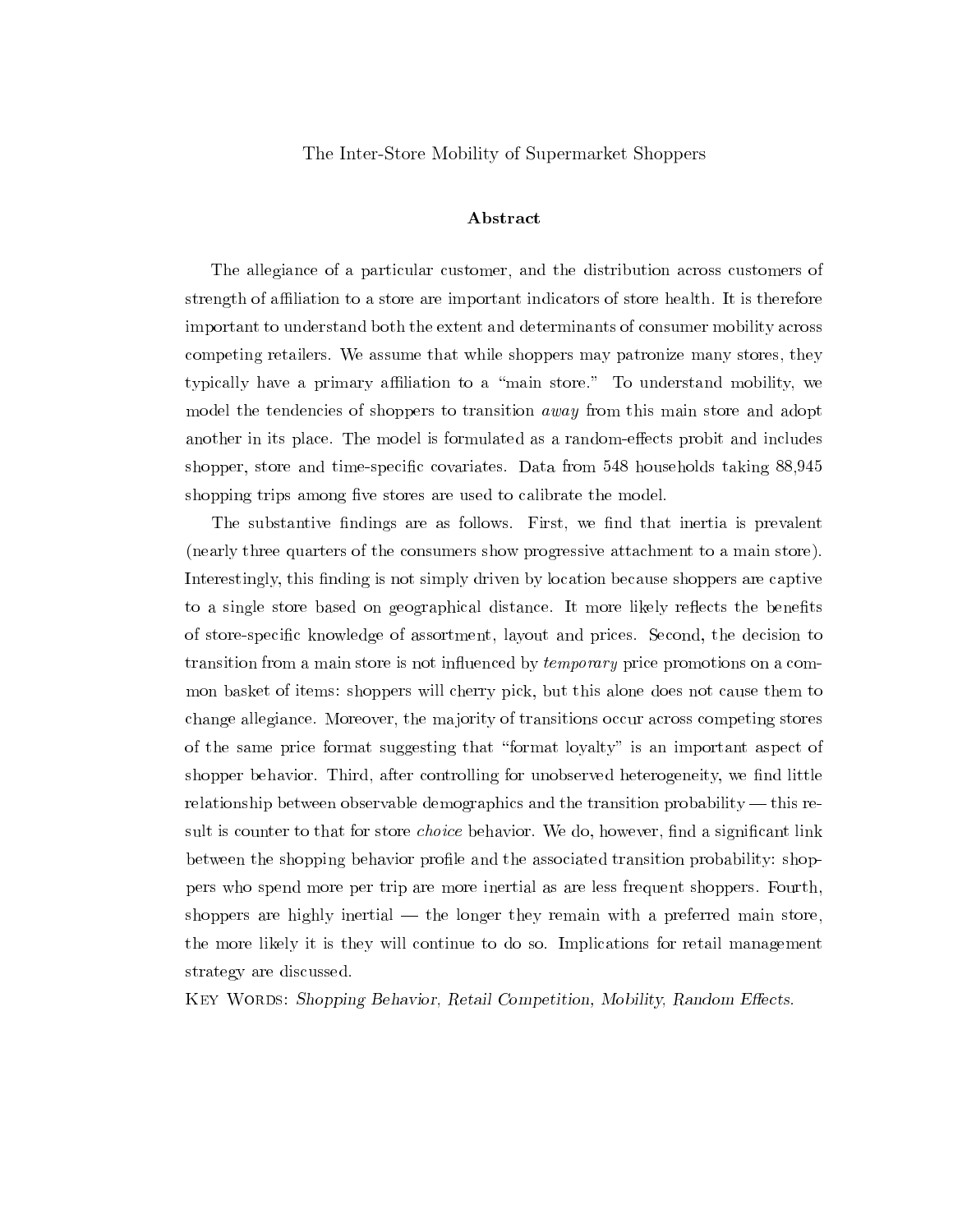# 1 Introduction

Retailers seek to strike a balance between acquiring new customers (newcomers to the market), stealing competitors' customers and retaining existing customers. The success of a store hinges on its ability to protect existing customers from turnover, and at the same time to attract more outside customers. In this paper we study the extent and determinants of shopper mobility among stores.

Our work is in the tradition of recent studies of store switching behavior and choice dynamics (e.g., Popkowski Leszczyc et al 1996; 2000) and shares some conceptual similarities with studies in labor economics (e.g., Blumen et al 1955; Farber 1994). In this literature, choice decisions are analyzed as if they comprise a "process" of movement between types of employment and this is reflected in the probability that an individual in a particular line of employment will transition out to another career. We focus on the likelihood that a shopper with a strong allegiance to a particular retailer will transition to a competitor as their preferred destination.

The notion of transition is conceptually useful in the study of mobility and customer management. First, the store choice decision is likely to involve a reasonable degree of cognitive effort  $-$  particularly in relation to the effort expended on brand choice decisions. Trips to stores involve time and financial outlay and in addition, place natural constraints on the product and price assortment the consumer will encounter. One might therefore expect shoppers to deliberate carefully before developing allegiances, and having done so, remain somewhat faithful.

Second, consumers appear to habituate to store environments over time. Bell et al (1998) report that for most shoppers, consideration sets for stores are relatively small. Furthermore, shoppers derive benefits from the accumulation of store-specific knowledge and are in effect willing to pay higher prices to shop in stores that they know well. A reevaluation of the preferred store may only occur when the shopper perceives a substantial change in the marketing environment. Alternatively, some shoppers may be cherry pickers or variety seekers by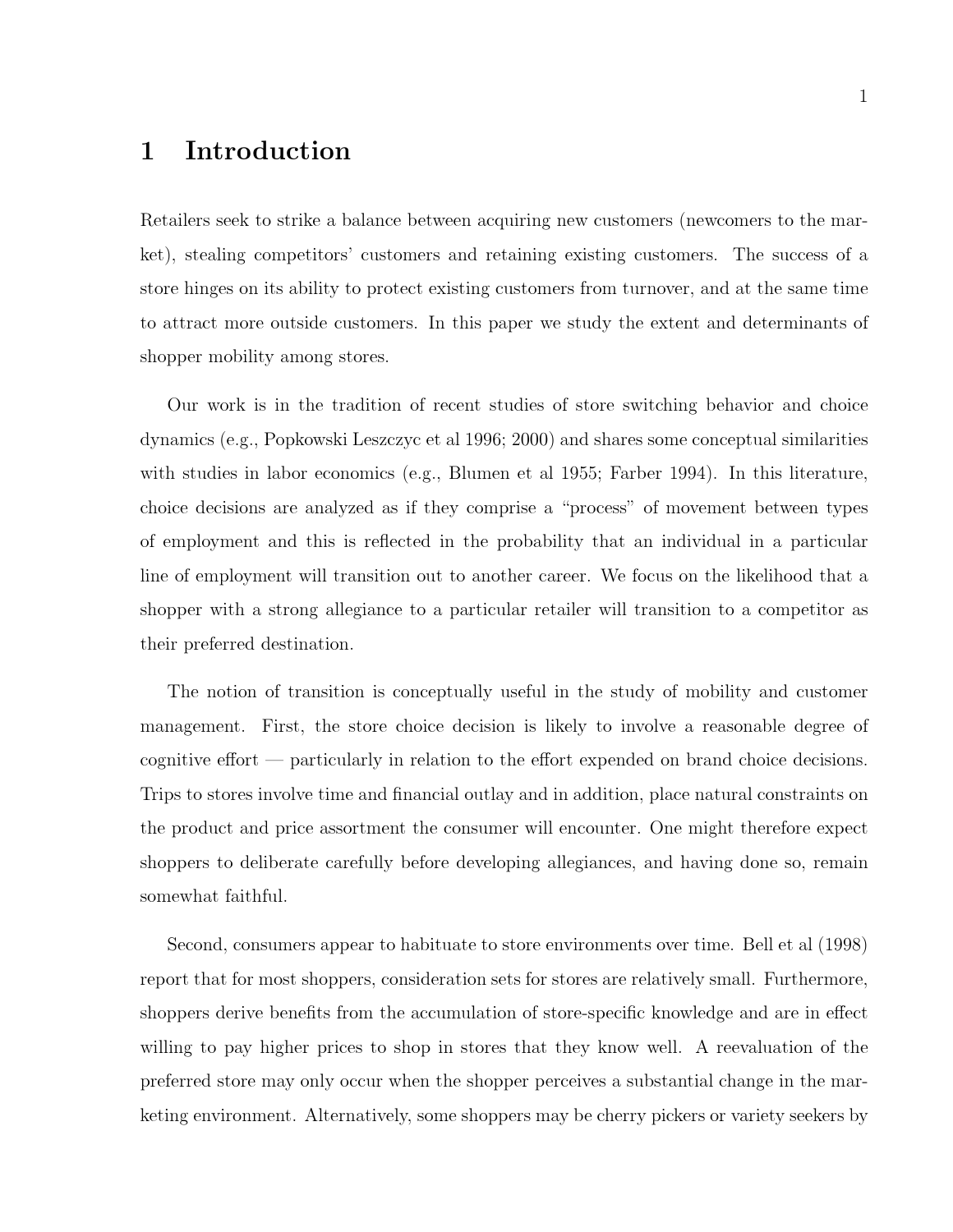nature (e.g., Trivedi et al 1994; Lal and Rao 1997). Positive state dependence, or consumer inertia, has been the focus of previous work on brand switching and brand choice (e.g., Gonul and Srinivasan (1993); Trivedi et al. 1994; Keane 1997; Chintagunta 1998; Seethuraman et al 1999) but has yet to be fully explored within the context of store selection decisions.

Third, from a retail management point of view, it may be more instructive to consider the time series of customer selection decisions as indicative of relationships with a stores, rather than as simply a collection of independent choices and transactions. In sum, the task of the retail manager is to focus on retaining the existing customers while trying to capture new customers (either new entrants or shoppers loyal to competitors). To help the retail manager discern the nature of this task, we address the following questions:

- 1. What is the extent of mobility? Are shoppers inertial in store choices? If so, do they exhibit loyalty to particular formats?
- 2. What are the key determinants of *cross-sectional* differences in store mobility? How much variation is explained by the observable characteristics of the households, such as income and family size?
- 3. How do *marketing activities* such as aggregate price differences between stores influence shopper mobility?
- 4. How does innate mobility change with the duration a consumer shops in a store? Do consumers become more inertial with time, and if so, at what rate?

The answers to these questions are valuable to retail management. If most shoppers are not mobile, this has important implications for strategy  ${\sim}$  in particular the development of loyalty programs. If observable characteristics of consumers account for a large portion of the variation in mobility, retailers could tailor strategies to a select group of customers. If mobility is influenced by marketing initiatives such as price cuts, coupons, etc., this has implications for how to optimize resource allocation across the various components of the marketing mix. For example, escalation of marketing expenditures could be damaging because "cherry picking" may result in few short term retailer benefits, and more seriously, not be accompanied by any long term improvements in the size and stability of the customer franchise.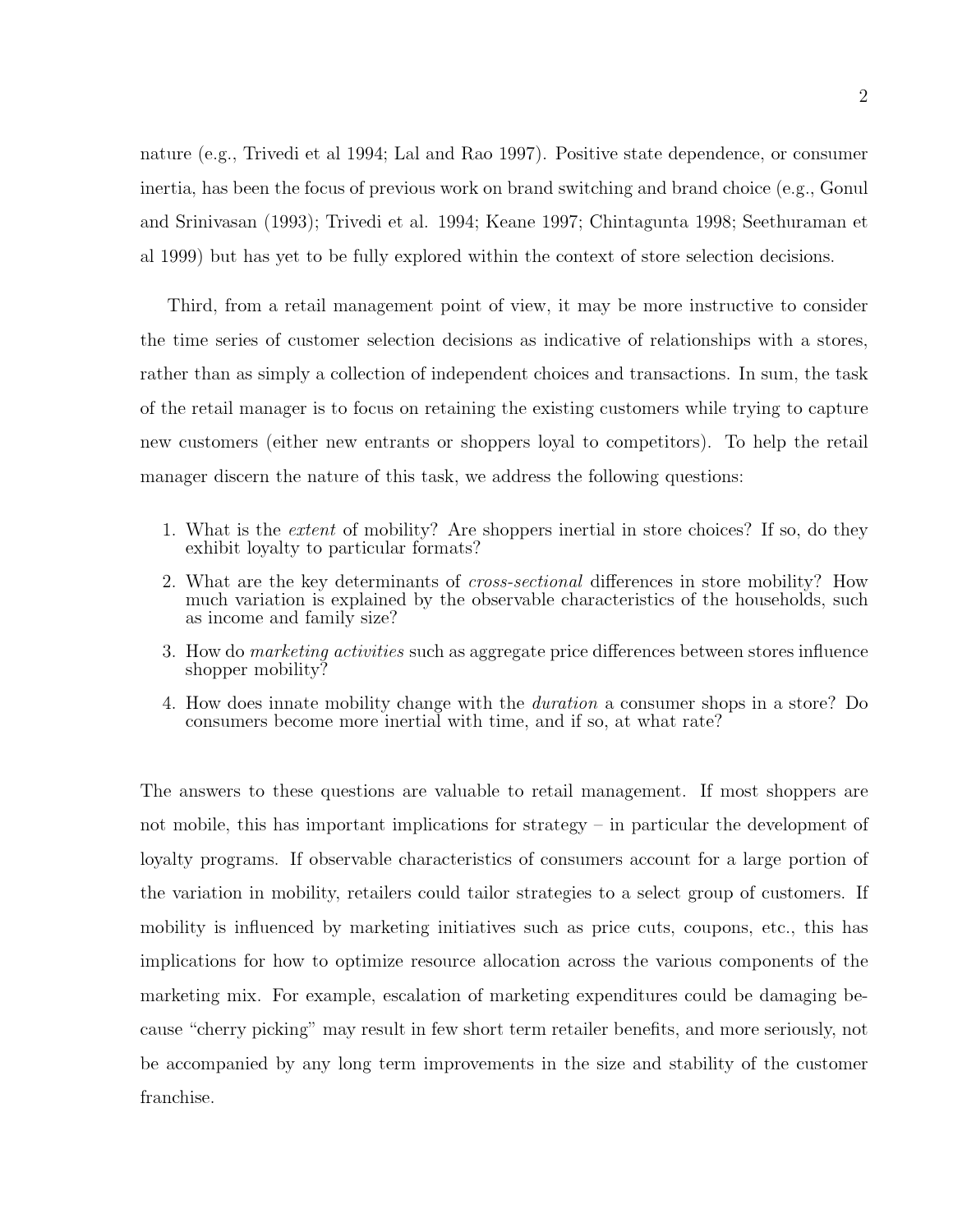We find evidence of substantial lack of mobility  $-$  almost three quarters of the customers are unlikely to change their main stores. This is quite remarkable given the presence of several competing stores within a small geographically contiguous area (shoppers are not constrained by distance or the lack of options). Second, for shoppers who transition, their behavior is not governed by observable demographics: demographic effects are not significant after unobserved consumer heterogeneity is controlled for. Thus, while demographic variables may account for category-level price sensititivies (e.g., Hoch et al, 1995) they do not appear to govern consumer mobility among stores. This result is surprising given that Bell et al  $(1998)$  show that demographic variables have a strong effect on store choice. We do, however, find a strong effect of the "shopping behavior profile" as average expenditure per trip and the frequency of shopping explain considerable cross-sectional variation. This is convergent with recent work which links shopping behavior variables to overall consumer price sensitivity (e.g., Ainslie and Rossi 1998; Bell and Lattin 1998; Manchanda et al 1999).

Third, relative product prices on particular shopping trips do not have a significant effect on transition probabilities. This does not imply that price-related variables per se are unimportant, but rather, that *long term* store selection is more likely made on the basis of aggregate price images (e.g., Alba et al  $1994$ ) instead of actual price differentials at specific instances in time. This finding points to an advantage of our focus on transitions from main stores  $-$  as opposed to trip-to-trip store choices  $-$  as the dependent measure in the study. While temporary price cuts induce store switching, they need not generate long term gains in the number of customers or levels of expenditure per customer. Fourth, the chance of store turnover decreases significantly with the duration at a store. This finding is consistent with the idea that it is more cost-effective to protect existing customers than to try to acquire outside customers.<sup>1</sup> The paper is organized as follows. We provide some background and introduce the model and estimation approach in the next section. Section 3 describes the data and a descriptive analysis of the transition process. Section 4 reports the findings and section 5 concludes the paper.

<sup>&</sup>lt;sup>1</sup>In the brand choice literature Rosenberg and Czepiel (1983) contend that attracting a new customer to a brand costs more than six times what is needed to keep an existing customer.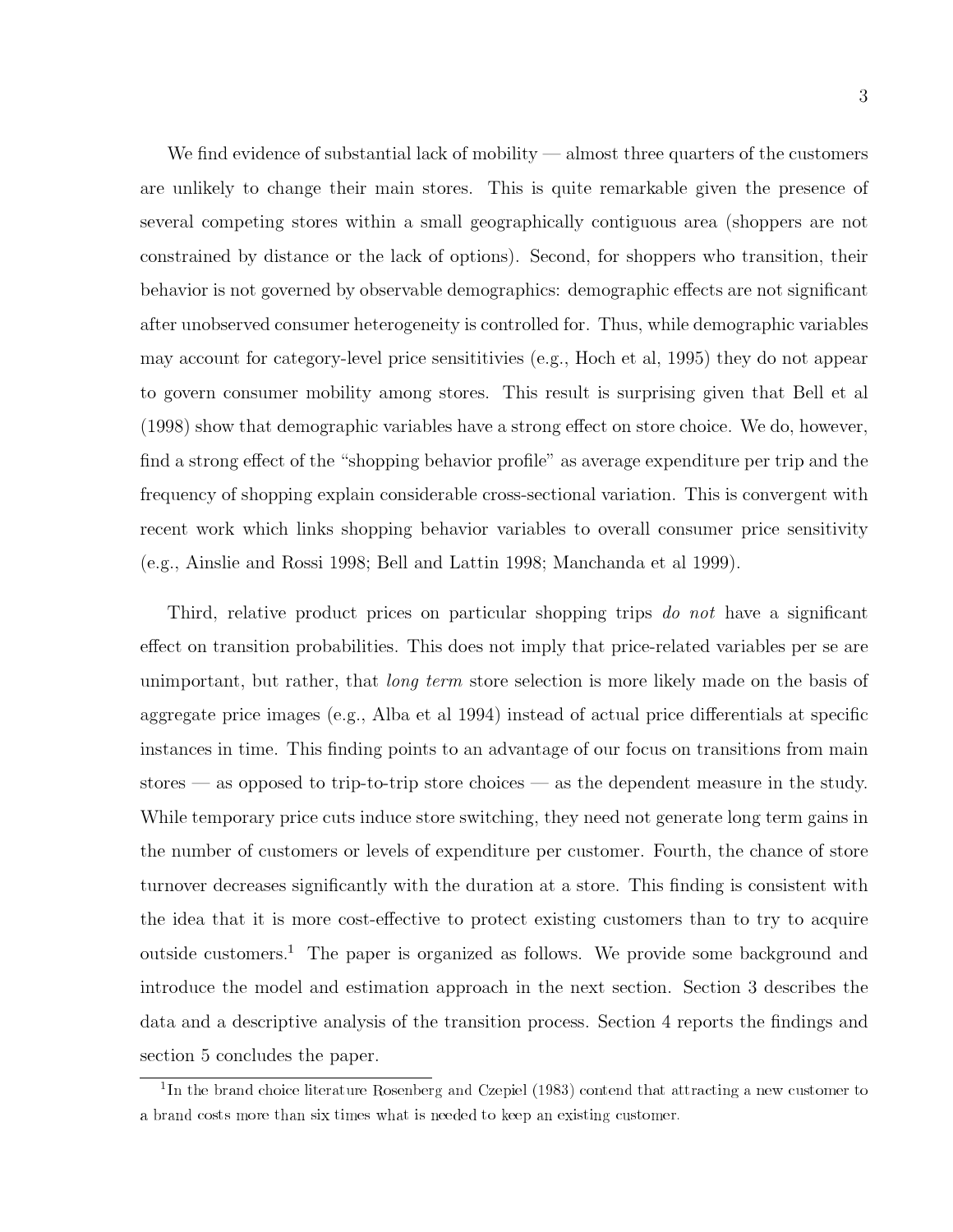# 2 Background and Model

## Related Work

Our model is distinct from, but builds upon a number of previous studies. Early work on store choice processes utilized the negative binomial model (NBD) and the Dirichelet (e.g., Wrigley and Dunn 1984). These relatively parsimonious models do a surprisingly good job of capturing aggregate patterns in the data. Nevertheless, such approaches typically involve restrictive assumptions regarding the homogeneity of the store visit timing decisions and the way in which covariates can enter the model. In an effort to improve on these earlier approaches, Popkowski Leszczyc et al (1996) develop a competing risk hazard model to analyze the store visit timing decisions of households, while also recognizing that time to the next visit may depend upon the store currently selected. They find that the Gamma distribution provides the best characterization of the inter-visit timing process and account for several sources of observed heterogeneity among the households in their sample. In a further extension of this work, Popkowski Leszczyc et al (2000) incorporate a third shopper  $\alpha$  decision  $-$  the amount to spend  $-$  and also account for unobserved heterogeneity using a finite mixture approach.

A second stream of work looks more explicitly at the store choice decision (rather than the visit timing decision) of individual shoppers. Work in this area dates back to classic studies on location (e.g., Huff 1964), retail center attractiveness (e.g., Fotheringham 1988) through to more conventional panel data studies (e.g., Bell et al 1998). These approaches focus on store and shopper level characteristics and typically treat choice decisions as independent through time. A third important line of work deals with the behavior of store switching consumers. A number of authors have examined store sales data and tried to relate switching patterns to the marketing activities of stores (price and promotion in particular). Studies include those by Kumar and Leone (1988) and Hoch et al (1994). While the former study found that consumers will switch stores in response to price promotions in a single category (in this case, diapers), the latter reports that most consumers appear relatively insensitive to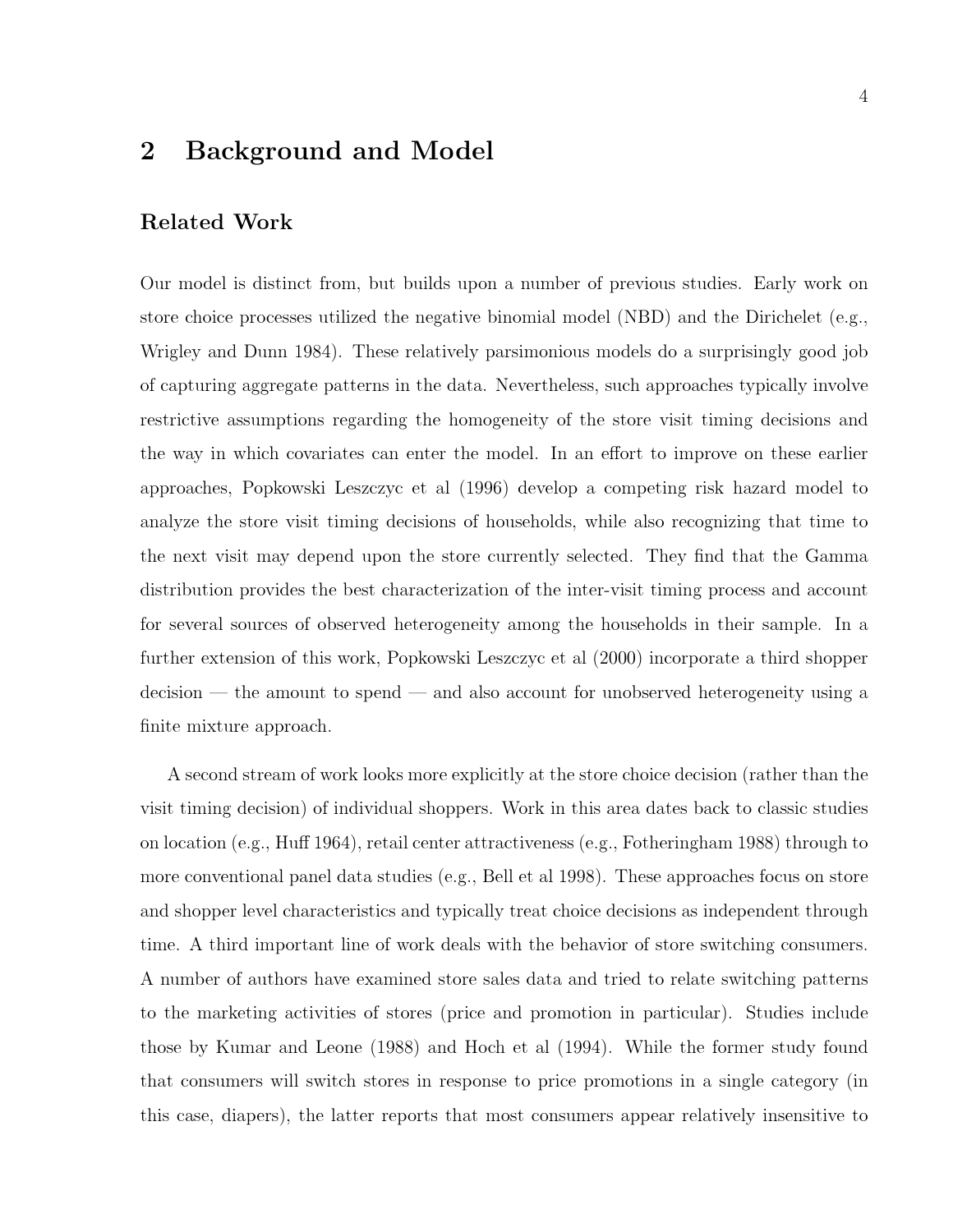increases or decreases in price. Moreover, Bucklin and Lattin (1992) find no evidence for direct effects of marketing activity on store choice (i.e., consumers to do not switch stores in response to price specials on a single category).

In this paper we build upon these various findings in the following ways. Like Popkowski Leszczyc et al (1996, 2000) we are concerned with the transition process from one store to another, however we are more concerned with the probability of transitioning within a specific period, than the time to transition per se. Our objective here is quite different: we want to understand the factors that influence the stability of the customer base at a particular oulet. Moreover, we are able to consider a class of store covariates that we not available to those authors.<sup>2</sup> While most of the store switching literature (e.g., Bucklin and Lattin 1992; Kumar and Leone 1998; Popkowski Leszczyc 1997) deals with store switching at a particular point in time, we are interested in factors (i.e., shopper or store characteristics) that determine whether or not a particular shopper is inherently switchable over a longer term. It is one thing to conclude that price promotions lead consumers to move amongst stores for particular trips and quite another to conclude that they are capable of inducing long term shifts in customer affililation. This links our work to studies on consumer inertia that have appeared in the brand choice literature (e.g., Keane 1997; Seethuraman et al 1999).

In sum, the distinguishing features of our work are a focus on: (1) individual shopper (versus aggregate) behavior, (2) a rich set of covariates including both store and shopper characteristics, and  $(3)$  a unique modeling approach in which the decision to switch main store affiliation, rather than simply switch stores, is the dependent variable of interest.<sup>3</sup>

 ${}^{2}$ There are also some methodological differences. Both studies account for observed heterogeneity through shopper covariates, however we account for unobserved heterogeneity in a Bayesian random effects model.

 ${}^{3}$  As we discuss shortly, we link the discrete time hazard approach to mobility to a random utility formulation of the "utility of switching." This offers the advantage that the model can be estimated in a simple random utility framework, given the appropriate definition of the dependent variable.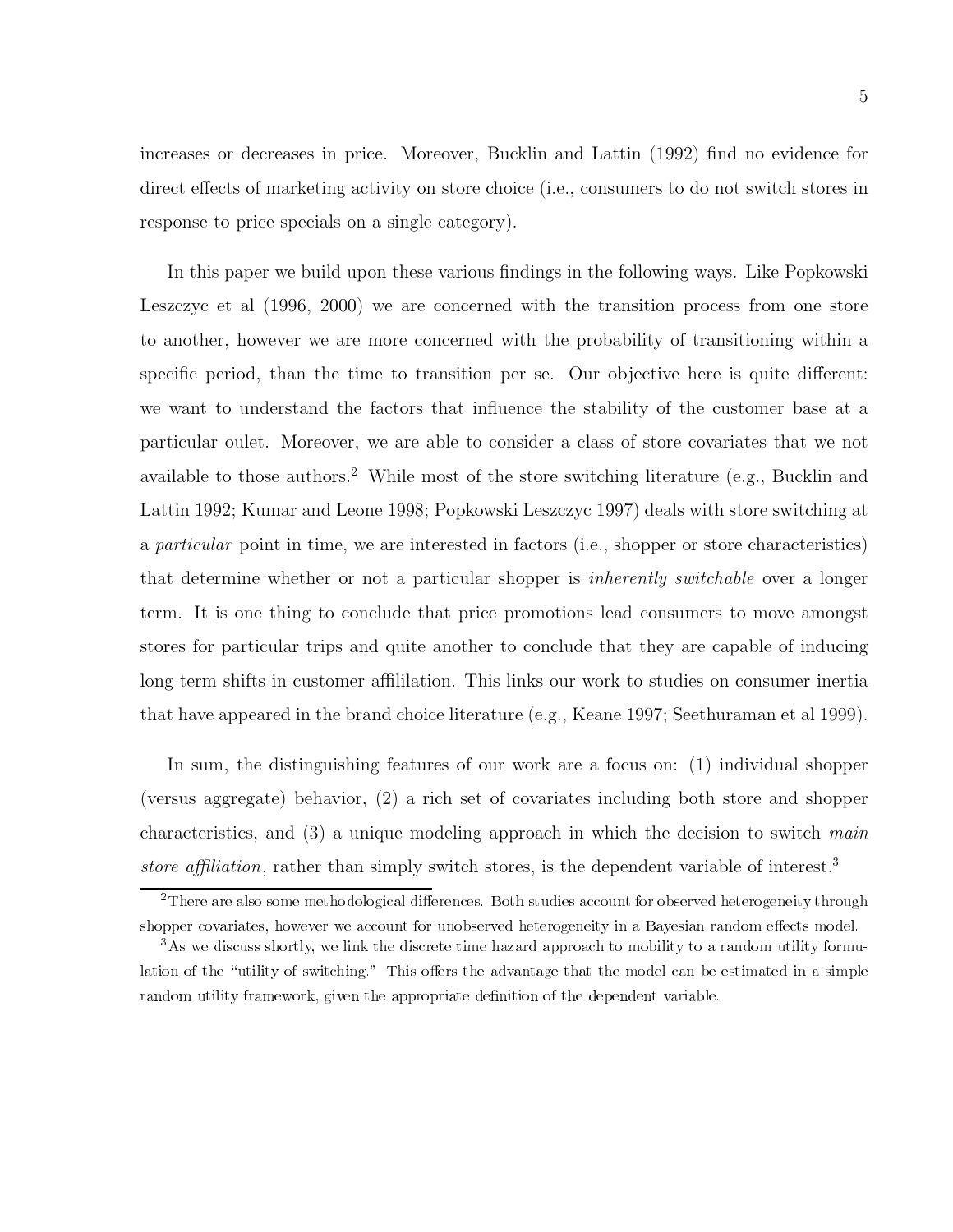## Model

Store selection is a repetitive process with most shoppers visiting a grocery store 1-2 times per week. The shopper's relationship with a store can be understood through an analysis of transitions across a series of consecutive discrete time intervals, and central to our analysis is the idea that at each time interval, the shopper has a main store. The main store will be defined as the store that receives the greatest allocation of consumer expenditures in the associated interval.<sup>4</sup> Of interest is the shopper's decision to transition (or not) from the main store in the next shopping time interval as each unit of time represents an opportunity for the shopper to continue with the store selected previously as the main store, or to switch to an alternative.

While our approach is different to a per-trip *store choice* model in which one models store selection from a fixed competitive set, there are some similarities. The decision to transition away from a preferred store is akin to the concept of \disadoption" of the store and disadoption occurs when the shoppers reaches a certain threshold level of dissatisfaction with the main store. As shown by Allison (1982), there is a direct mathematical relationship between a random utility model of choice and a discrete time hazard model in which the decision maker decides to adopt a particular innovation. Our discrete time hazard formulation can also be viewed as a model of "rejection" as we uncover the factors that encourage shoppers to abandon their historically preferred environments (see also Van den Bulte and Lilien 2001).

For shoppers, there are real benefits to maintaining affinity with primarily one store, or at least a small set, including economic benefits from loyalty programs and cognitive effort benefits related to knowledge of the store layout, etc. (e.g., Tang et al 2001). Despite this, the shopper may reach a threshold for disadoption and be motivated to seek out a new main store. The shopper could be inherently variety-prone, or a substantial change in store features or policies could precipitate a switch. From a management point of view, it is

<sup>&</sup>lt;sup>4</sup>We provide precise definitions of "main store" and "time interval" in Section 3. For the moment it suffices to consider these terms conceptually.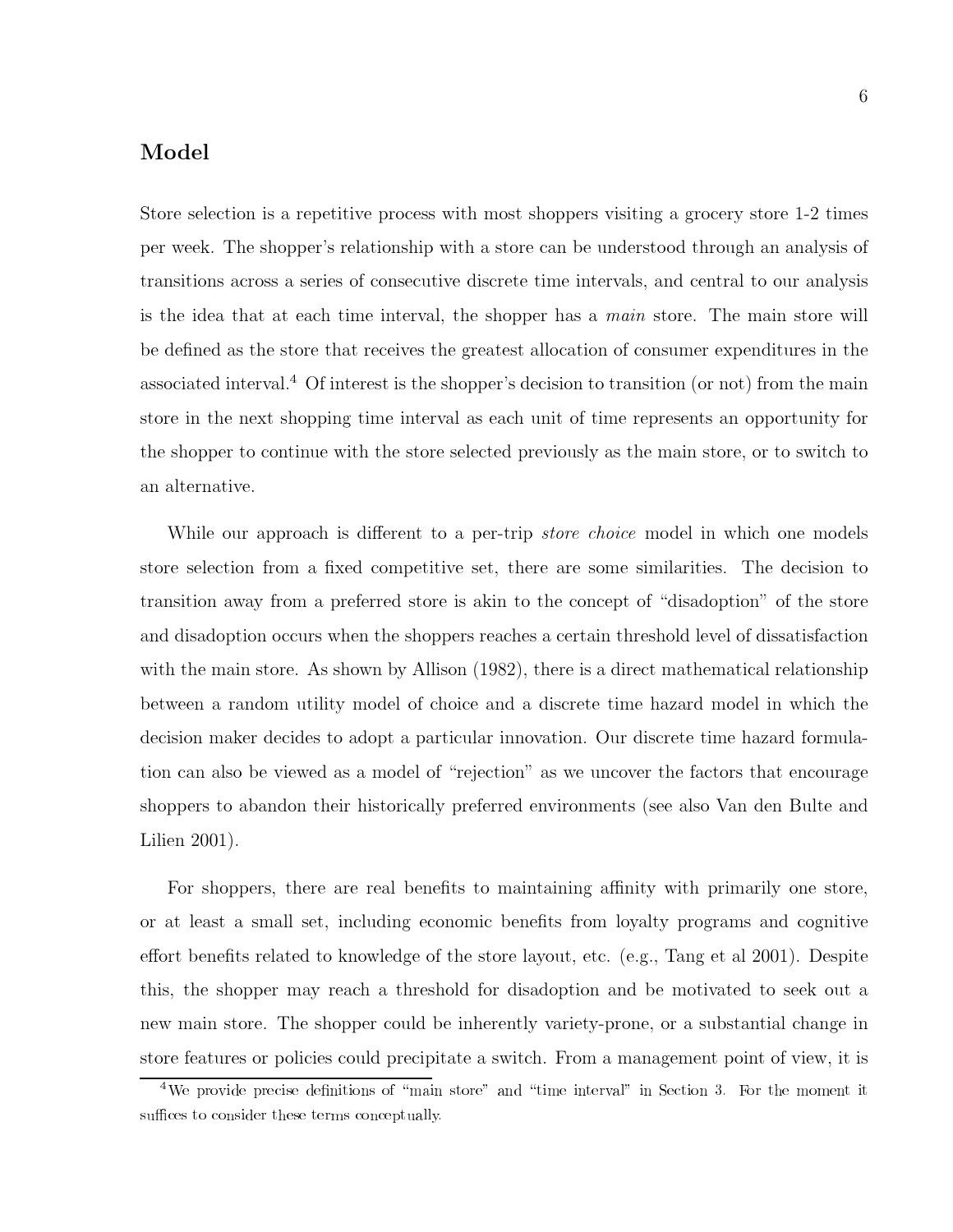important to know whether such tendencies are related to observable characteristics of the shopper, or explicit actions taken by the store. Moreover, the implicit cost of disadoption and switching away from a main store could increase with time spent at that store.

#### Specification

We now describe the model specification. In the next section we discuss specific covariates and the important constructs of *main store* and *time window*. The dependent variable in the model is an indicator function which captures the transition behavior of the shopper, defined with respect to the main store and time window. Consider the store transitions of a sample of shoppers  $i = 1, \ldots, I$  visiting a set of competing stores  $s = 1, \ldots, S$ . These shoppers are assumed to have access to all stores and the potential to make active choices at each occasion. Let  $s_{i,t}$  be the main store of shopper i at week t. The dependent variable or transition index  $y_{i,t}$  is defined as

$$
y_{i,t} = 1(s_{i,t} \neq s_{i,t-1}),
$$
\n(2.1)

such that it takes the value 1 if the current main store is different from the previous main store. Conceptually, this occurs when the shopper's dissatisfaction with the current main store reaches a critical threshold. Using this interpretation of the transition index we can invoke the notion of random utility and define the probability of transitioning away from the main store. Specifically, we define  $p_{i,t} = \Pr(y_{i,t} = 1)$ , and then using the standard normal link function,  $\Phi$ , relate the probability of turnover to observable and unobservable characteristics of the store-household pair at each time of transition

$$
p_{i,t} = \Phi(\alpha_i + q'_{i,t}\gamma + m'_{i,t}\beta_i). \tag{2.2}
$$

-

In equation (2.2)  $\alpha_i$  represents the unobserved innate mobility of household i, and  $q_{i,t}$  is a vector of time-invariant household demographic and shopping behavior variables as well as  $k-1$  time-varying dummy variables for the identity of the current main store (where store

-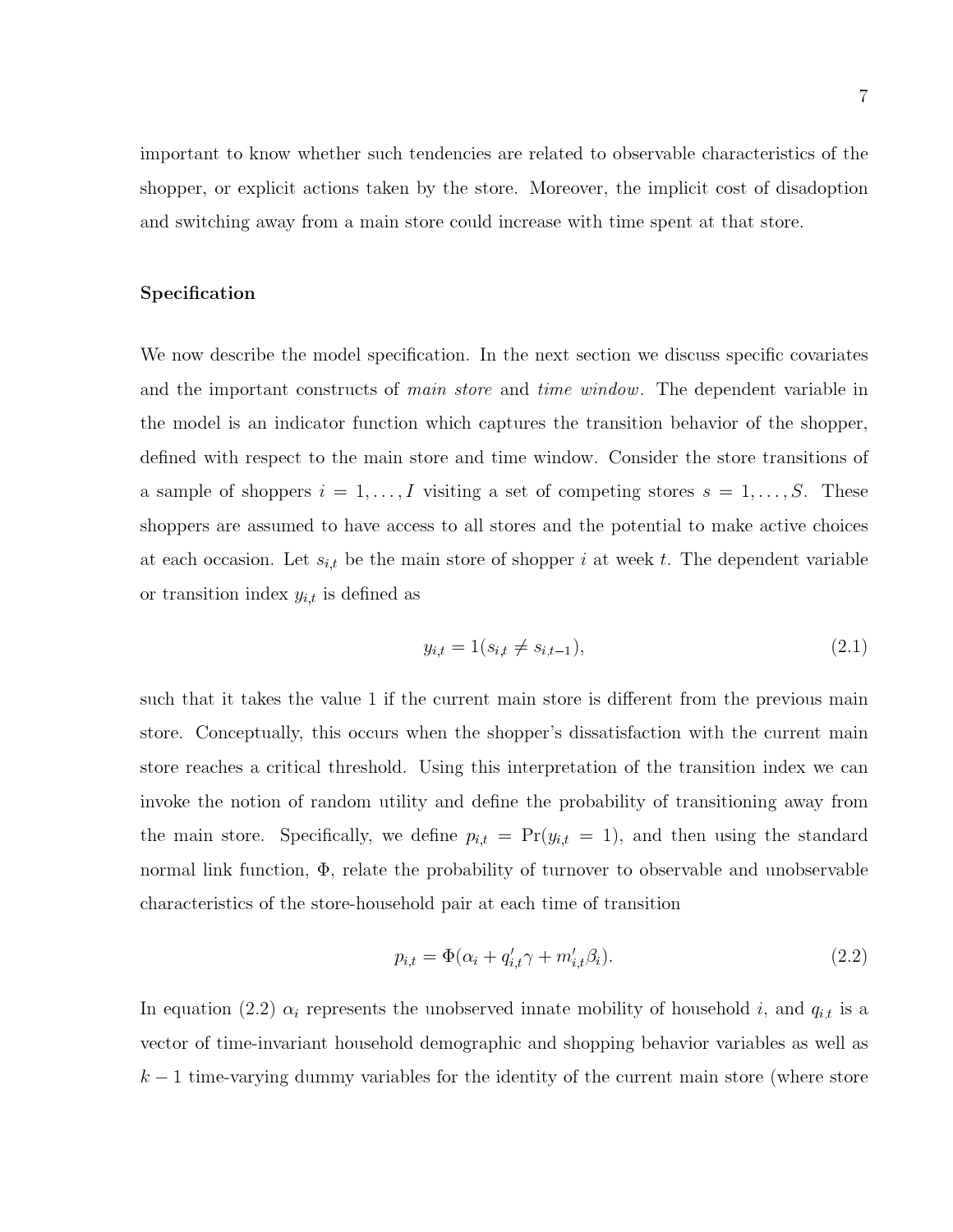k is the base).<sup>5</sup>  $m_{i,t}$  includes a measure of the distance between the consumer and the store, the price for a common basket of goods, and duration dummy variables.  $\gamma$  and  $\beta_i$  are the response parameters which are either assumed common or shopper-specific, depending on the model formulation to be estimated. To see the link between the discrete time hazard interpretation and the random utility approach let  $z_{i,t}$  represent the relative utility of *main* switching stores. In this case we have

$$
z_{i,t} = \alpha_i + q'_{i,t}\gamma + m'_{i,t}\beta_i + \varepsilon_{i,t},\tag{2.3}
$$

where  $\varepsilon_{i,t}$ iid normal  $(0,1)$ . The relationship with the transition index is clearly seen when we transform the probit model in equation (2.2) as

$$
y_{i,t} = 1(z_{i,t} > 0). \tag{2.4}
$$

Our model formulation has a very parsimonious structure. In addition, it links the discrete time hazard notion of transitions to an underlying utility model where the latent utility is the "utility of switching main stores" rather than the utility of a particular alternative per se. Thus, our model is well suited to understanding the long term evolution of a customer base as it relates to a specific store environment.

#### Observed and Unobserved Heterogeneity

It is well known that one must account for both observed and unobserved heterogeneity in models of this type (see Allenby and Rossi 1999 for a review). This is especially true in the store selection context given wide variation across households in frequency of shopping and expenditure levels. In order to fully explore the role of heterogeneity, we estimate four versions of the model. Model [1] represents the base case and we restrict the response parameters to be common across all shoppers in the sample. Model [2] allows for heterogeneity in intercept term  $\alpha_i \sim N(a, \sigma^2_{\alpha})$  while  $\beta_i = \beta$  for all i. Because the shoppers differ only

The store dummies change over time as customers move across stores. This is the reason that  $q_{i,t}$  has a  $\frac{1}{2}$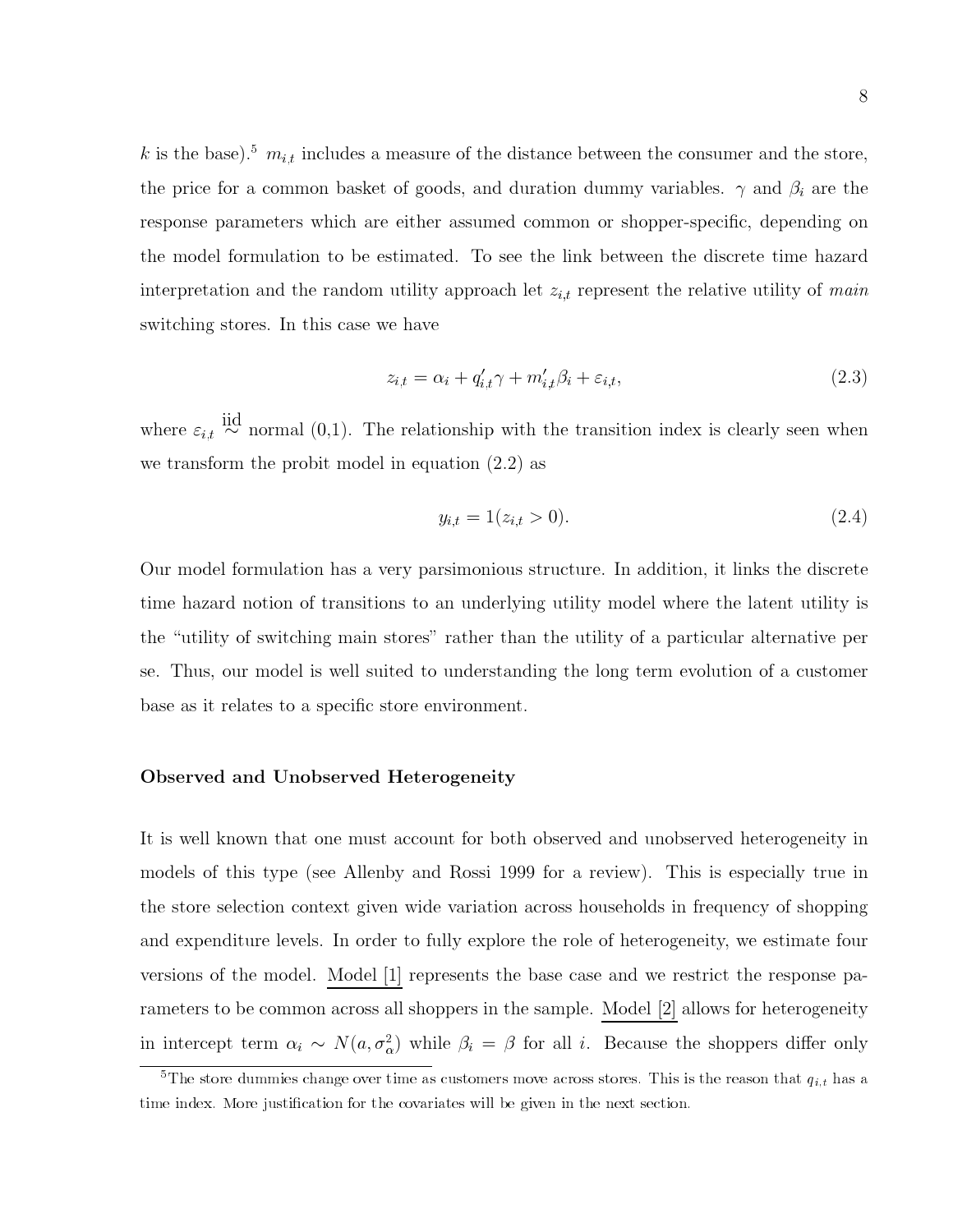in their innate mobility, this formulation approximates the so-called "mover-stayer" model in the job mobility literature (e.g., Farber 1994).<sup>6</sup> Model [3] introduces heterogeneity into the slope parameters. Letting  $\delta_i = (\alpha_i, \beta'_i)'$ , and  $x_{i,t} = (1, m'_{i,t})$ , the latent variable can be reformulated as

$$
z_{i,t} = q'_{i,t}\gamma + x'_{i,t}\delta_i + \varepsilon_{i,t},\tag{2.5}
$$

with  $\delta_i \sim N(\delta, \Sigma)$ . Model [4] is motivated by recent work on the role of shopping behavior variables in choice behavior (e.g., Ainslie and Rossi 1998; Manchanda et al 1999). For each shopper we compute the average expenditure per trip and the average shopping frequency. We are then able to break down the differences in household-level response parameters  $(\delta_i)$ using the finite segmentation based on these two variables. Using the sample medians as cut o® points, we assign shoppers into four non-overlapping segments (see Table 1).

### [Table 1 about here]

||||||||||||||

||||||||||||||

With  $w_i$  as a vector of dummy variables representing the segment, we allow the mean of the random effect parameters to interact with the segmentation variables. That is,  $\delta_i \sim N(w_i^{\prime} \delta, \Sigma)$ . This approach allows us to tie our analysis of heterogeneity in transition propensity to two variables that are readily observable by retail managers. It also opens up a way of linking our analysis of *transitions* to existing findings from the literature on store choice.

#### Caveats and Estimation

We assume that the probability of turnover is independent of the destination stores. More generally, one could work with a duration model in which each pair of origin and destination stores has its own hazard function (for a brand switching application see Vilcassim and Jain 1991). In order to conserve data for estimation we include only two duration variables (see

<sup>&</sup>lt;sup>6</sup>Technically, a pure stayer is a shopper with  $\alpha_i = -\infty$ .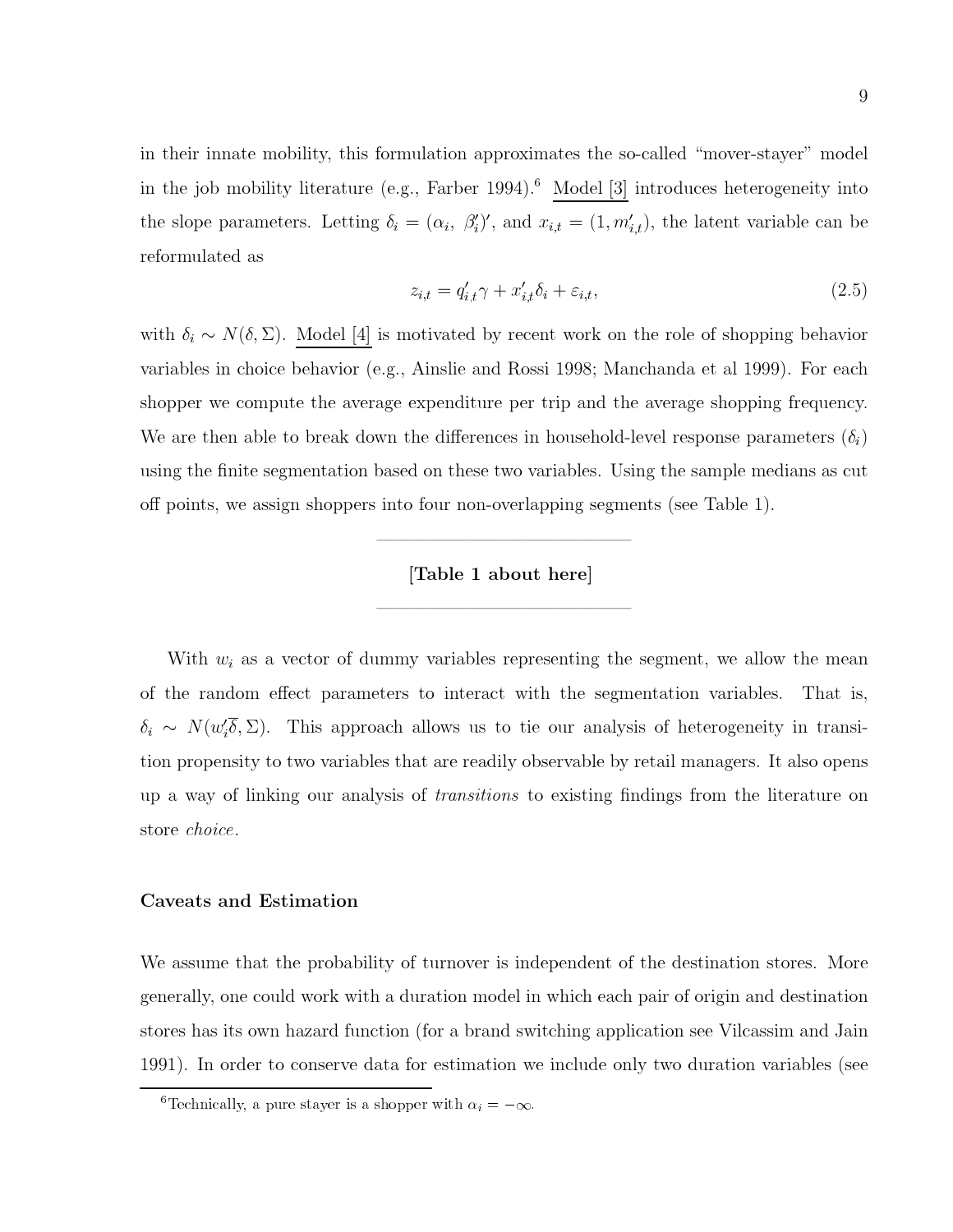next section for details) and as a consequence it is not possible to see the entire profile of the duration dependence. In theory, while an explicit hazard model with a flexible baseline hazard function could alleviate this problem our data argue in favor of our simple probit as an approximate discrete time hazard model with two states (main store and other stores). This is because 30% of the shoppers never change their main stores during the entire sample period.

We assume the heterogeneity distribution is normal. This is a popular assumption in the marketing literature (e.g., Allenby and Lenk 1994; Allenby and Rossi 1999), but can sometimes be restrictive. One alternative is to extend the model with a nonparametric approach to heterogeneity using a Dirichlet prior (see Escobar and West 1995; Hirano 2001). We estimated this model and the results are very similar to those based on the normal distribution. This is a likely due to having many observations per household.<sup>7</sup>

Model specification is completed by specifying the prior distribution of the parameters. To minimize the impact of the prior, we use either flat or weakly informative priors.<sup>8</sup> Estimating the hierarchical (random effect) probit model is straightforward using the Gibbs sampling method (Gelfand and Smith 1990) and the detailed computational algorithm is well documented in the previous literature (e.g., Allenby and Rossi 1999, Rossi et al 1996). To assess convergence, we run 10 parallel Gibbs chains with different starting values (Gelman and Rubin 1992). We found that the Gelman-Rubin statistics the statistics for most parameters were very close to 1 after the first 5,000 iterations of each chain.

# 3 Data and Preliminary Analysis

We analyze inter-store transitions of 548 shoppers shopping over a two-year period (June 1991-June 1993), taking a total of  $88,945$  shopping trips at five local supermarkets. We

<sup>&</sup>lt;sup>7</sup>Details of these results are available from the authors.

 ${}^8$ Our results are not sensitive changes in priors. Again, this is due to the large sample size per shopper. The exact prior specification is available from the authors.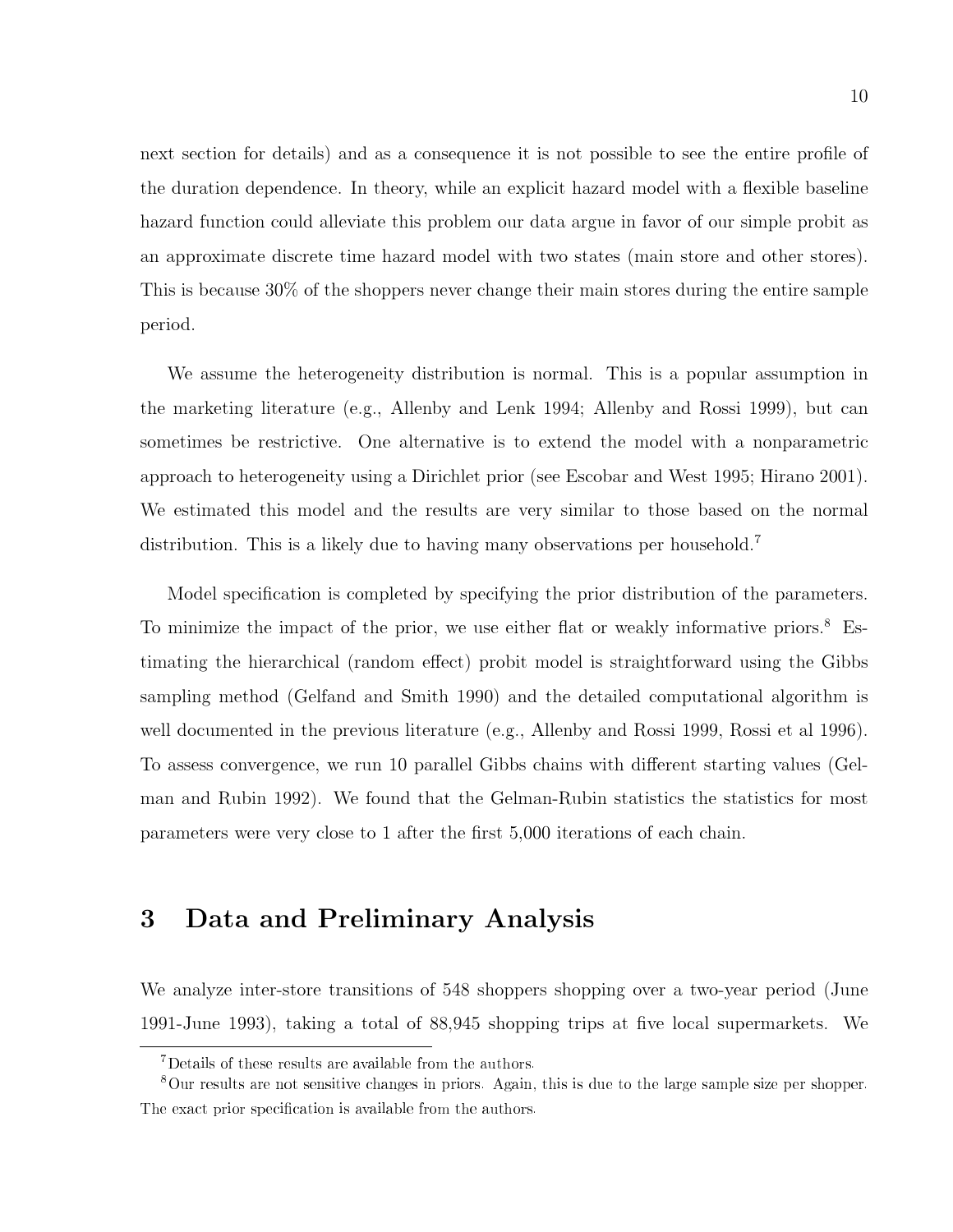observe shopper demographics, location relative to each store, and the merchandizing activity of the stores. Table 2 highlights differences in the number of trips received by stores and in their price formats. 

[Table 2 about here]

||||||||||||||

||||||||||||||

## Main Stores and Time Indices

To define transitions it is first necessary to the establish a time interval over which main stores are defined, and then define the main store itself. In principle, we could define every change of shopping place (e.g., consecutive trips to two stores in a day) as a single transition, however, such a small window will blur the distinction between "major" shopping trips and some temporary "fill-in" trips (Kahn and Schmittlein 1989, 1992) in instances where customers cross-shop. Alternatively, if we set the time window too wide (e.g., one month), we would observe too few transitions per shopper (there are only two years of data, so we would have a maximum of 24 time windows per shopper). The selection of the duration window is at the discretion of the analyst, but must be established while keeping in mind the objective to create an appropriate definition of a "main" store.

The empirical distribution of trips across shoppers and within shoppers over time suggests that one week is an appropriate time window for our data. We do the following: for each of the 104 weeks we define the "main" grocery store of a shopper based on the total weekly expenditure (in dollars) at each of the five stores.<sup>10</sup> In a given week, the main store of a shopper is the store where the shopper spent the most. From a customer management point of view, dollars spent is a meaningful measure for the retailer and it is striking that the

 $^9$ These data come from the Stanford IRI Market Basket Database. The first two stores advertise an  $EDLP$  format, while the other three are HILO operators. Stores 1-3 are from different chains and stores 4-5 are from the same chain.

 $^{10}$ A practical benefit of the one week window is that many grocery retailers alter marketing variables such as prices, store flyers and coupons on a weekly basis.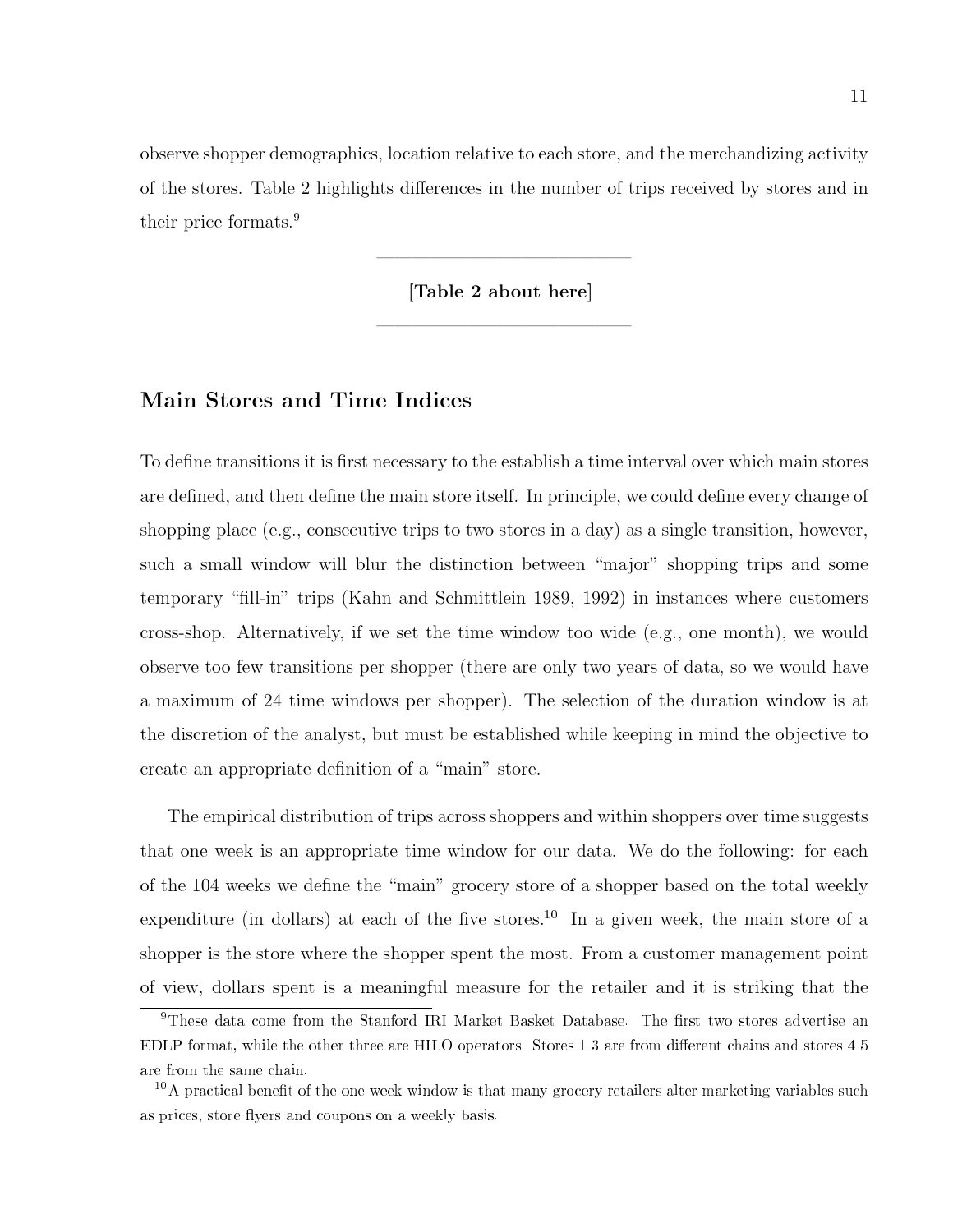main stores defined in this way account for approximately 94% of the total expenditure for all periods. The weekly average grocery expenditure per shopper is \$40.25, so that a typical household spends \$37.71 per week in their main grocery store and \$2.54 in secondary stores.

Table 3 summarizes the transition sample. If each of the 548 households has a shopping record in each of the 104 weeks, we would have  $56,992$  ( $548 \times 104$ ) main stores, however, some households have missing weeks so we instead have 43,612 transitions. The transition index, which is the dependent variable in our study, is constructed by comparing the main stores of a household for two consecutive weeks. It is set equal to 1 if the two stores are the same and 0 otherwise. In other words, the transition indices are defined over  $43,064$  ( $43,612$ ) - 548) pairs of consecutive main stores. We use two duration covariates which requires us to set aside more data. `Dur1=1' if the current store has survived for more than a week and 'Dur2 $=1$ ' if the store has survived for more than two consecutive weeks. As such, we have to exclude the first two transition observations for each household ('Intitialization' in the table). We further divided the remaining sample of 41,968 transitions into a calibration sample of 40,872 transitions and a holdout sample of 1,096 transitions consisting of the last two observations for each household.<sup>11</sup>

#### [Table 3 about here]

||||||||||||||

||||||||||||||

In the calibration sample, the number of observations per shopper ranges between 34 and 101 (76.58 on average). The mean of the transition indicator in the calibration and holdout samples is 0.183. On average, customers do not change their main stores very frequently, however there is wide variation in transition rates across the households. Figure 1 displays the histogram of transition rates by household. 162 households never change their main stores at all during the entire sample period, yet 17.1% households switch their main stores in more than 40% of the weeks.

 $11$ To ensure our results were robust, we also used various other splits of the data and report the results in - -0 
- - - 
 - -  $\begin{array}{ccc} 1 & 0 & 0 \\ 0 & 0 & 0 \end{array}$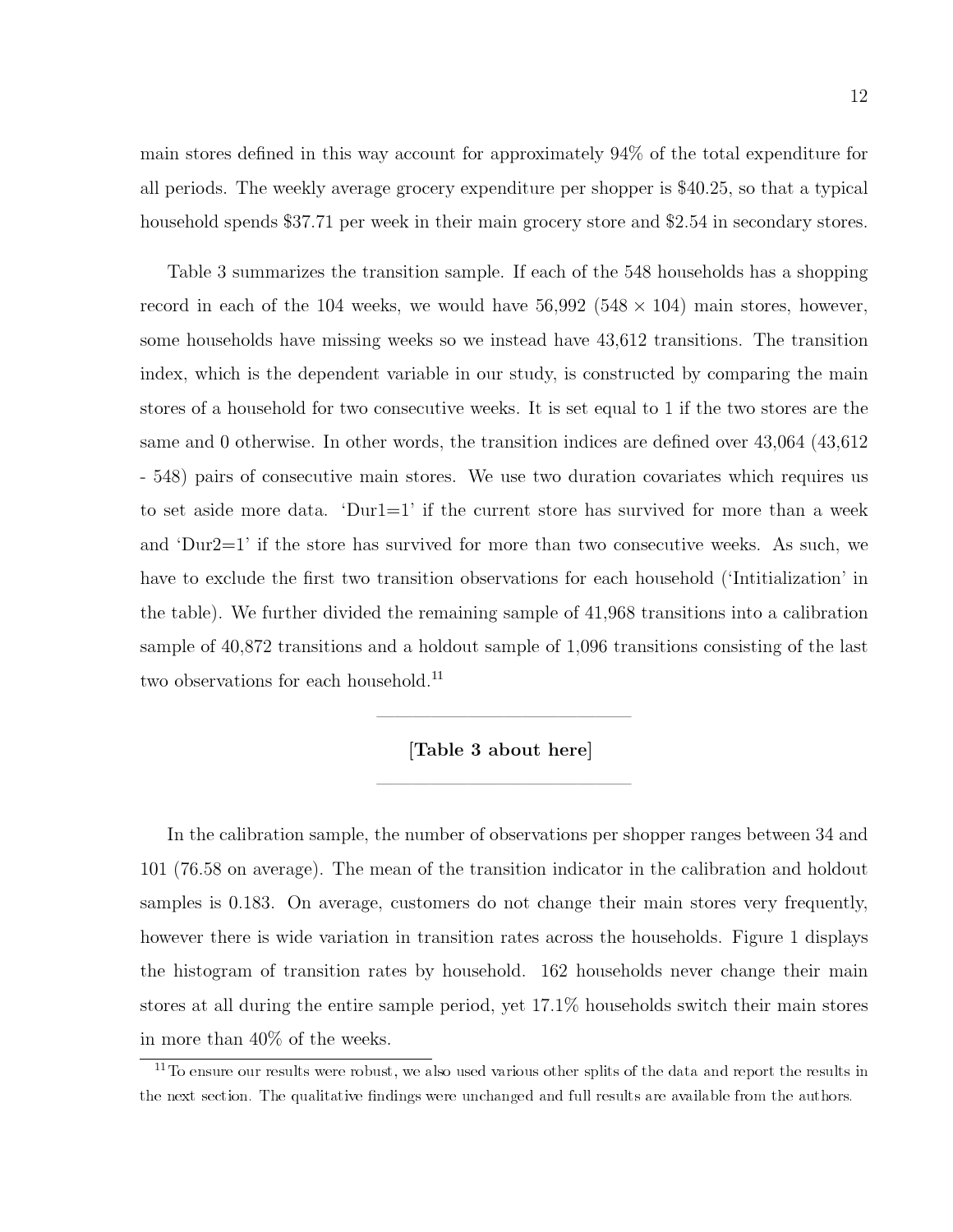#### [Figure 1 about here]

||||||||||||||

||||||||||||||

We examined whether the non-switching behavior of the 162 households is "forced" by geographical distance. For the non-switchers the average distance between current main stores and other stores is 2.17 miles and this is not significantly different from the average of 2.10 miles for the rest of the households. This implies non-switching observations result from conscious choice and are not dictated by distance to other stores.

Table 4 reports the sample transition matrix by origin and destination store and shows a clear stratification of the stores in terms of mobility. Customers are much more likely to turn over to stores of the same price format (e.g., 88.9% of turnovers from store 1 (EDLP) were to store 2 (EDLP), and  $87.3\%$  turnovers from store 4 (HILO) were to store 3 (HILO)). Shoppers appear to be loyal not only to particular stores, but even when they do transition, they are loyal to particular formats.

[Table 4 about here]

||||||||||||||

||||||||||||||

### Selection of Model Covariates

The selection of model covariates is motivated by our research questions and by previous research. Our covariates fall into two broad classes, namely variables that are householddependent and those that are transition-dependent. The first category includes both demographic and shopping behavior profiles, while the second captures store characteristics (tailored to individual shoppers). The selected variables serve a substantive purpose and also allow us to control for observed heterogeneity.<sup>12</sup> Shopper-dependent covariates capture

 $12$ We also control for unobserved heterogeneity via random effects. To our knowledge this is the first study - 
- -- - -0 - - 9 & 1- - \*- <  $\frac{1}{2}$  and  $\frac{1}{2}$  and  $\frac{1}{2}$  and  $\frac{1}{2}$  and  $\frac{1}{2}$  and  $\frac{1}{2}$  and  $\frac{1}{2}$  and  $\frac{1}{2}$  and  $\frac{1}{2}$  and  $\frac{1}{2}$  and  $\frac{1}{2}$  and  $\frac{1}{2}$  and  $\frac{1}{2}$  and  $\frac{1}{2}$  and  $\frac{1}{2}$  and  $\frac{1}{2}$  a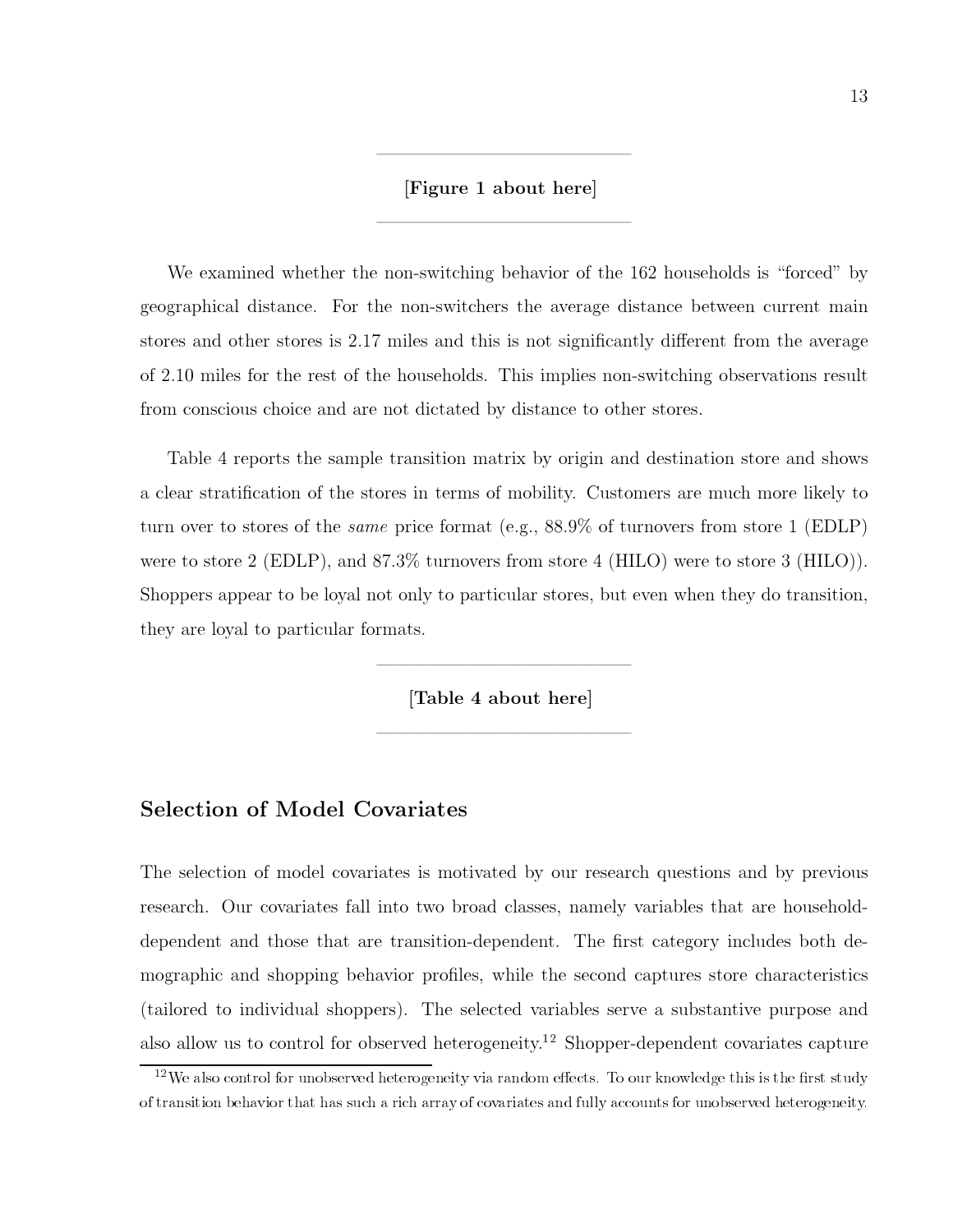the fact that the willingness to abandon a main store may be a consumer *trait*, whereas the transition-dependent covariates allow for the intervention of store-specific characteristics in a given time window. This allows the possibility that the willingness to transition is influenced by variables that change over time and describe the shopper's *state*. Table 5 lists each variable along with a full description of how it is operationalized and the reports the mean and standard deviation.

The price variable represents the *aggregate* price advantage of one store over the others in a particular week, independent of the different shopping baskets of the households. Though somewhat restrictive in nature, this specification is in line with the previous research (e.g., Dickson and Sawyer 1990) that finds that customers rarely recall the price of a specific item when shopping, but can form impressions with respect to overall price image (e.g., Alba et al 1994). Table 5 shows there is significant variation in each of the covariates utilized in the study.

[Table 5 about here]

||||||||||||||

||||||||||||||

# 4 Empirical Analysis

We begin with model calibration and validation then proceed to interpret the marginal posterior parameter distributions. Because the models are nested in an increasing order of heterogeneity allowed for, it is straightforward to determine the marginal impact of each

<sup>--</sup> The distance variable is calculated from the shopper's nome so we are not able to explicitly capture  $\frac{1}{2}$   $\frac{1}{2}$   $\frac{1}{2}$   $\frac{1}{2}$   $\frac{1}{2}$   $\frac{1}{2}$   $\frac{1}{2}$   $\frac{1}{2}$   $\frac{1}{2}$   $\frac{1}{2}$   $\frac{1}{2}$   $\frac{1}{2}$   $\frac{1}{2}$   $\frac{1}{2}$   $\frac{1}{2}$   $\frac{1}{2}$   $\frac{1}{2}$   $\frac{1}{2}$   $\frac{1}{2}$   $\frac{1}{2}$   $\frac{1}{2}$   $\frac{1}{2}$  expressed to the selection were all the contract to the selection of the difference will affect store selection, we customers, so this should not introduce bias. Because only the difference will affect store selection, we<br>subtract the average values of price and distance for all other stores from the variables for the current main<br>store stores (Fotheringham 1988). We also defined the variables relative to the best of those for the other stores, which is consistent with the notion of opportunity cost, however the results were similar to those reported initiated from work. We have no reason to believe that trip initiation varies systematically accounters, so this should not introduce bias. Because only the difference will affect store selection, act the average values of ated from work. We have no reason to believe that trip initiation varies systematically across p<br>dit<br>, ys<br>-<br>foi<br>- $\frac{10}{56}$ so this should not introduce bias. Because only the difference will affect store selection, we iei<br>oi<br>tł tio<br>en<br>er subtract the average values of price and distance for all other stores from the var act the average values of price and distance for all other stores from the v<br>s (Fotheringham 1988). We also defined the variables relative to the best<br>h is consistent with the notion of opportunity cost, however the result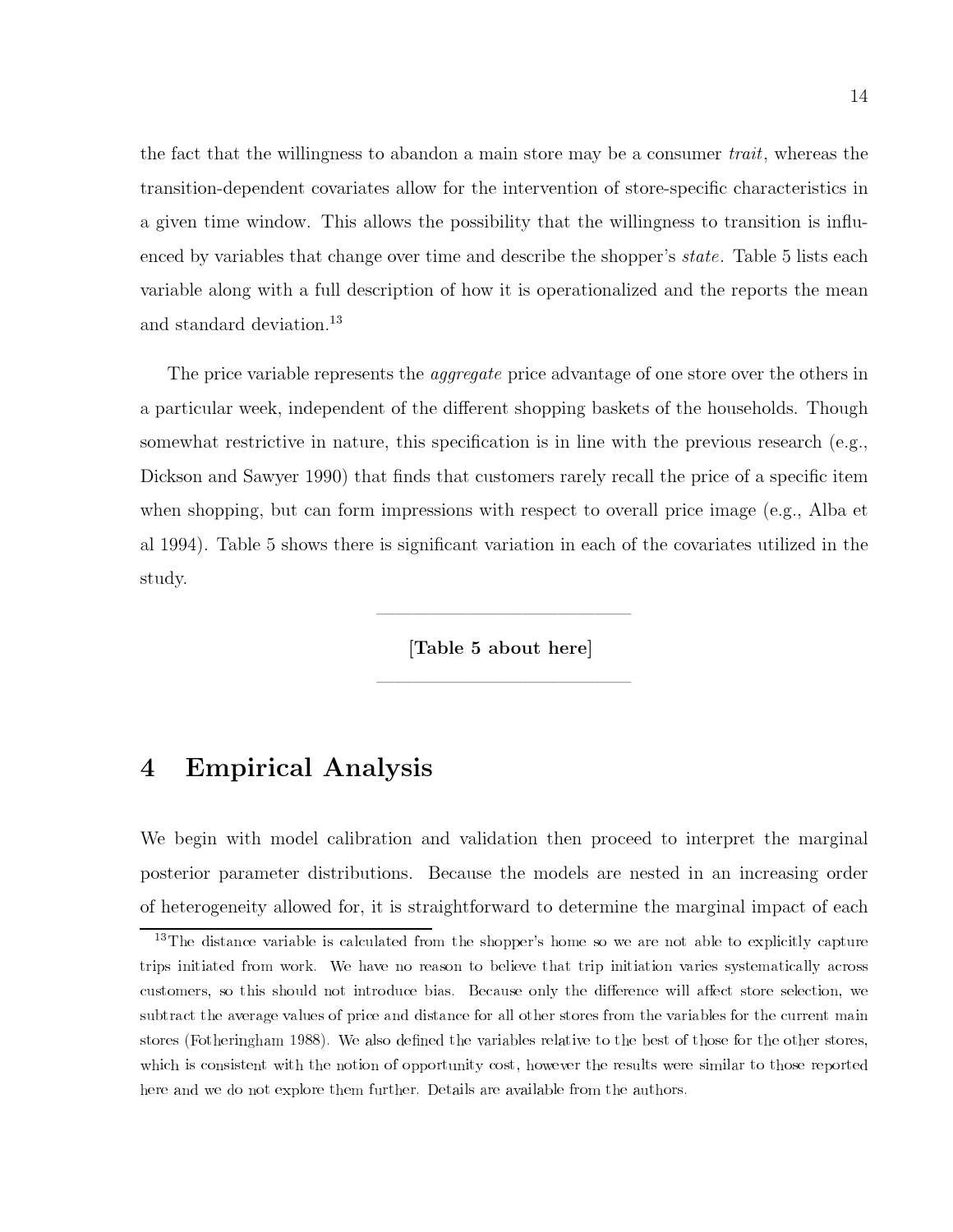additional component by comparing the posterior estimates. All reported results (means and standard deviations) are based on the last 5,000 posterior draws from the Gibbs sampler whose convergence is verified by the first  $5,000$  "burn in" iterations using the Gelman-Rubin statistic<sup>14</sup>. The significance of a parameter in a Bayesian analysis should be based on the entire shape of the marginal posterior distribution, however, an illustrative significance measure is convenient for ease of exposition. Following Rossi et al (1996), we say that a parameter is significant if the posterior probability that the parameter has the same sign as the posterior mean exceeds 0.90.

## Model Calibration and Validation

We computed the log marginal density<sup>15</sup> for each model using an approximated bootstrap method (Newton and Raftery 1994). It is clear from Table  $6$  that the fit of the model increases with the corresponding increase in level of heterogeneity. The magnitude of the improvement is substantial when one compares models [1] and [4], however there is a clear tapering off in the improvement of model  $[4]$  over model  $[3]$ .

#### [Table 6 about here]

||||||||||||||

||||||||||||||

For "out-of-sample" fit, we predict the transitions of  $1,096$  holdout observations (2 per household) using the available posterior draws from the corresponding Gibbs sampler. Table 6 contains two different predictive measures. One is the average log predictive density, and the other the average percentage of correct predictions (i.e., the hit rate). Using either criterion, however, we see that the predictive performance significantly improves as we introduce heterogeneity in the intercept (model [2]) and also in response sensitivity (model [3]). Model  $[3]$  is able to predict 80% of the holdout transitions correctly. In contrast, the difference 1 e<br>-<br>-I is able to predict  $80\%$  of the holdout transitions correctly. In contrast, the difference<br> $\frac{14}{14}$ The statistics are omitted to save space<br> $\frac{15}{15}$ The marginal density is the average likelihood integrated with r

 $\overline{a}$  $\overline{a}$  l.

 $\overline{a}$ 

<sup>&</sup>lt;sup>15</sup>The marginal density is the average likelihood integrated with respect to the prior density of the param-<sup>4</sup>The statistics are omitted to save spa<br><sup>5</sup>The marginal density is the average li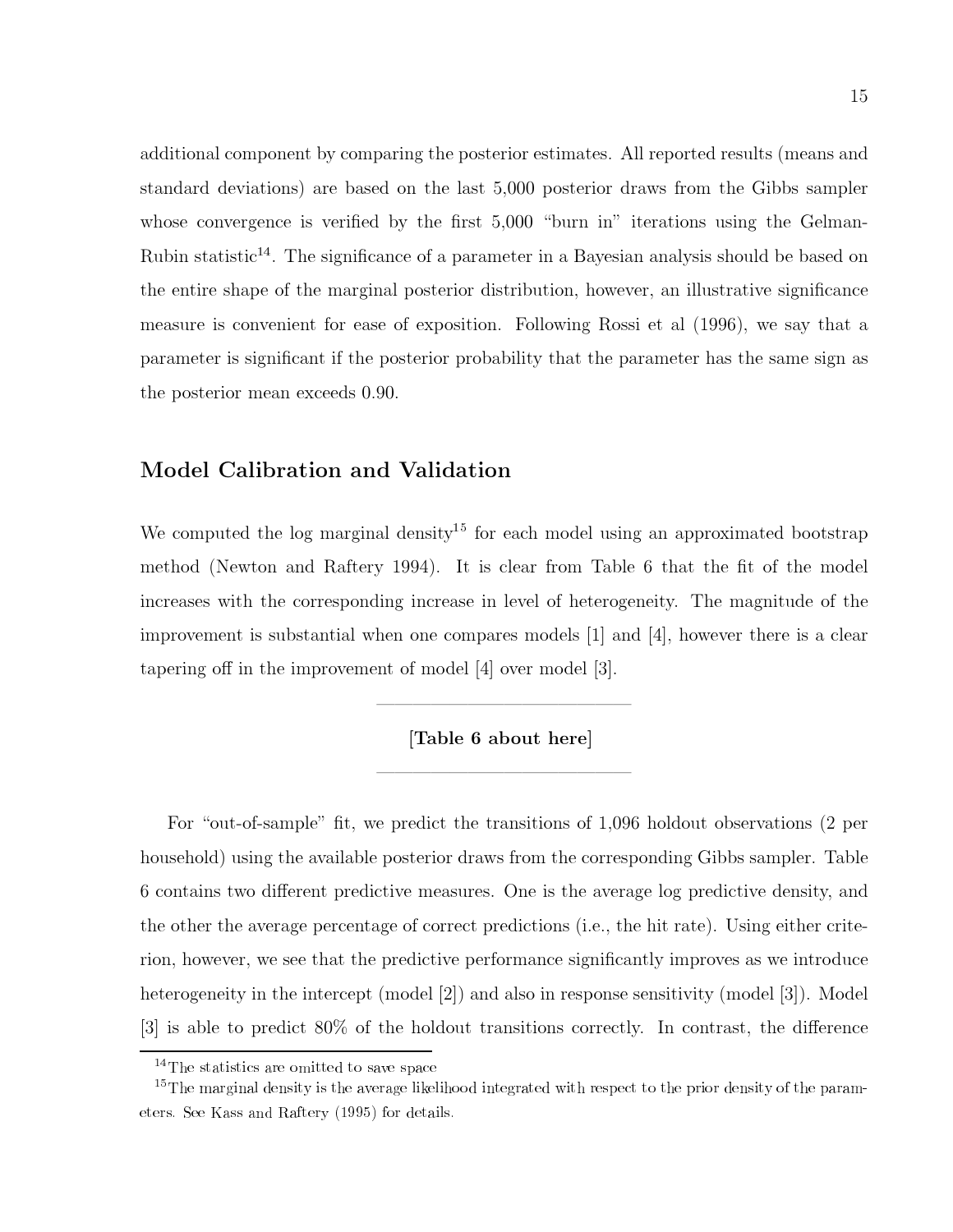in predictive performance between models [3] and [4] was not particularly large. Though model [4] produced a superior log predictive density (-361.4 vs -365.1), there was less than a 1% gap in hit rate in favor of model [4] which employs the two-way segmentation of the households by expenditures and frequency.

One possibility here is that the disparity in predictive performance could be an artifact stemming from the small size of the holdout samples. To check this we reestimated the two models using almost equal sized calibration  $(N=21,109)$  and holdout  $(N=20,859)$  samples. In this case, model [4] maintains an edge in calibration sample fit  $(-5, 922.0 \text{ versus } -5, 933.7)$ . The difference amounts to a Bayes factor (see Kass and Raftery 1995) of  $1.2 \times 10^5$  in favor of model [4], if we assume the prior odds to be one. For holdout, model [3] had a slightly higher log predictive density than model  $[4] (-8, 052.2 \text{ versus } -8, 054.8)$ , and model  $[4]$  had a superior hit rate (0.798 versus 0.794). Thus, we conclude that overall model [4] is marginally preferred over model [3].

### Substantive Findings

Table 7 lists the parameter estimates and shows in boldface those that are significant based on the  $90\%$  posterior-band criteria. The model is specified such that the turnover probability  $increases$  with the covariate effect, so the table should be read as follows: "the main-store turnover probability is higher (lower) on average for the observations with a given characteristic, if the posterior mean of the associated parameter is positive (negative)." Differences in the level of heterogeneity accounted for by each of the four model specifications can be seen by looking across the four columns of Table 7 (we elaborate on this shortly).

[Table 7 about here]

||||||||||||||

||||||||||||||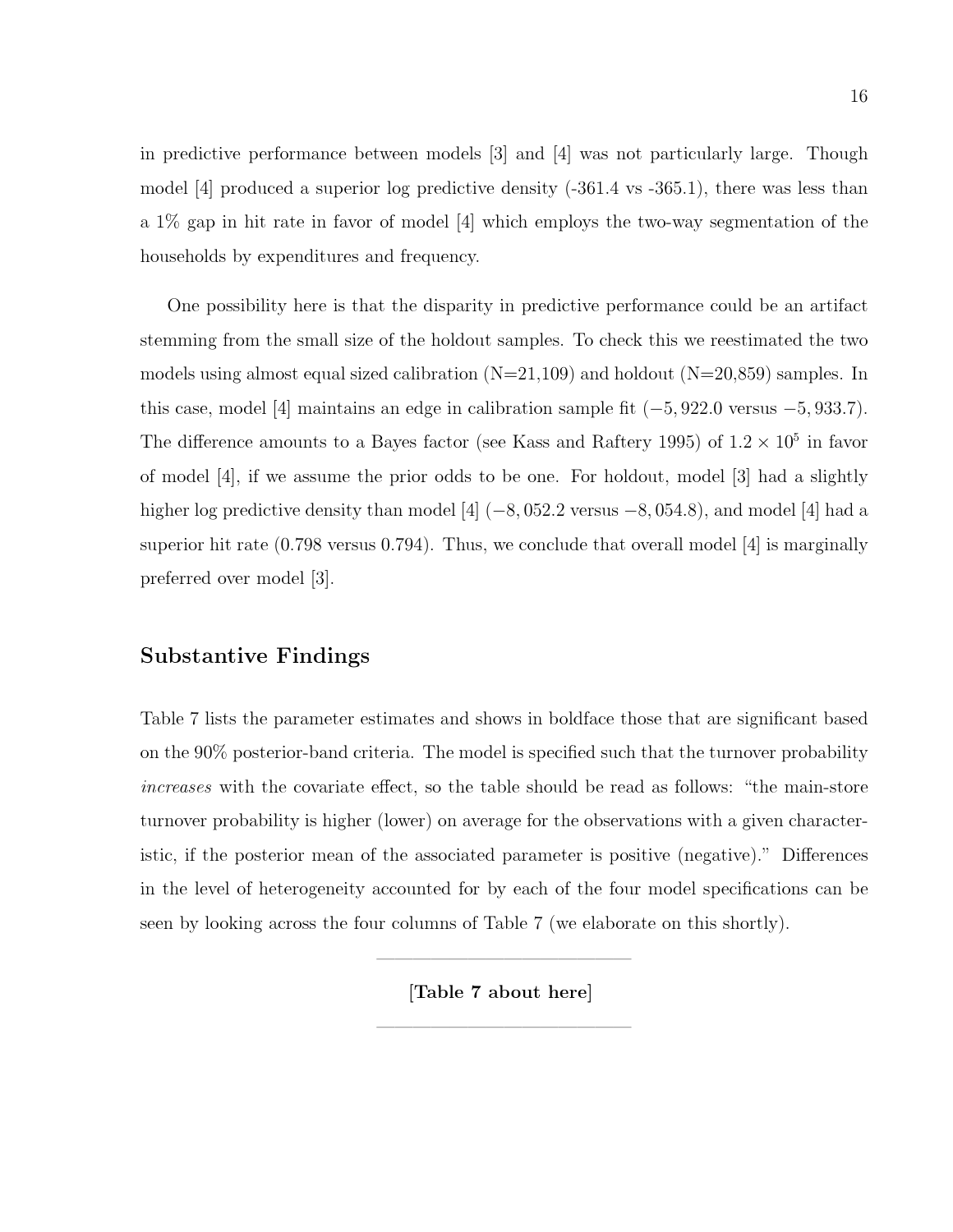#### The Effect of Demographics

Demographic variables are an important source of observed heterogeneity. In Model [1] the store turnover probability is significantly higher for households subscribing to a newspaper  $(\gamma_4 = 0.08)$ , and having unemployed  $(\gamma_8 = 0.10)$  or retired heads  $(\gamma_9 = 0.07)$ . This suggests that main store substitutions may be initiated by some new information (via promotion or advertising) on the relative merits of the alternative stores, and newspaper subscribers are more likely to be exposed to such information. Furthermore, the opportunity cost of gathering such information will be lower for retired, or non-working households.

Note, however that all effects of the demographic covariates disappear once unobserved heterogeneity is accounted for (see columns 3 and 4 in Table 7). This implies that retail managers are unlikely to be successful in preventing detections purely by using demographic targeting. It is of some comfort, however, to see that the main effects of shopping behavior variables generally remain strong even in the more flexible models.

#### The Effect of Shopping Style

Inter-store mobility decreases with average expenditure per trip  $(\gamma_{10} < 0)$  and increases with the average shopping frequency  $(\gamma_{11} > 0)$ . Frequent shoppers are price-sensitive in brand choice (e.g., Ainslie and Rossi 1998) possibly due to better knowledge of price distribution acquired through experience. This same phenomenon could also drive them to transition main stores more often. Large-basket shoppers are less sensitive to category level price promotions in selecting stores (Bell and Lattin 1998) and their larger expenditures per trip may lead them to expend more effort to determine the "right" store and stay with it.

In all four models, the duration variables are highly significant. The longer a shopper stays with a main store, the more likely the shopper is to continue with that store. This effect is present even after accounting for both observed and unobserved heterogeneity. Further insight into the effect of inertia can be gained by looking at how the expenditure and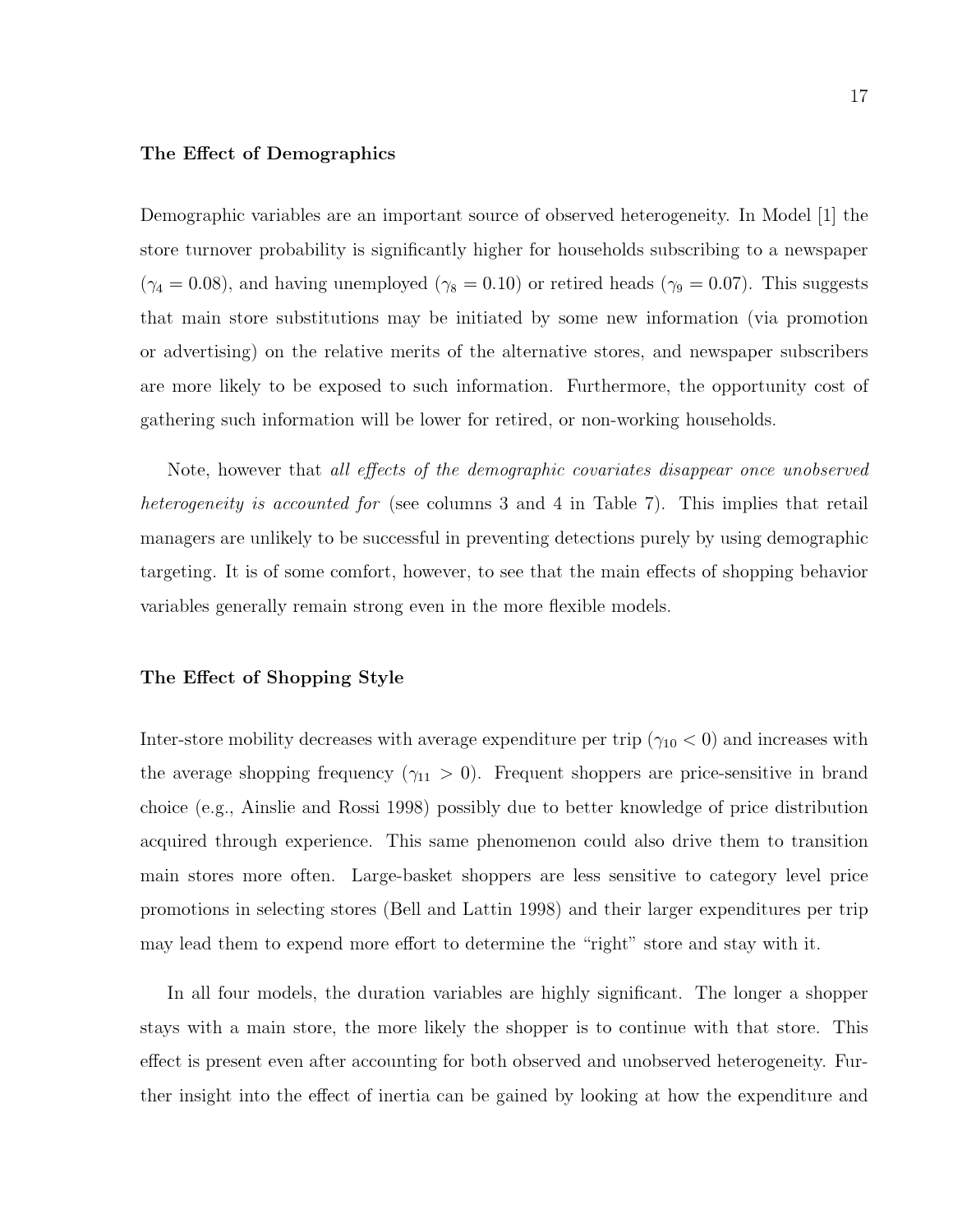frequency variables stratify the sample. The interactions for the random effects are shown under Model  $[4]$  in Table 8. In examining the table, recall that the segments are identified by expenditure level, and then by shopping frequency. For both duration variables the turnover probability is lower for the large basket shoppers (for the same frequency type). That is, the values of  $\beta_{3i}$  and  $\beta_{4i}$  are more negative for (H-H) in comparison to (L-H) and (H-L) in comparison to (L-L).

### [Table 8 about here]

||||||||||||||

||||||||||||||

It is also interesting to see that the main effect of the frequency variable is no longer significant once the difference in inertia by the relative size of this variable is controlled for (see the estimate for  $\gamma_{11}$  for Model [4] given in Table 7). In contrast, the cross-sectional difference by average expenditure remains significant in Model [4] ( $\gamma_{10} = -0.52$  in Table 7). In sum, large basket are less likely to transition away from their current main stores. This inertia effect is further reinforced when these large basket shoppers are also less frequent shoppers.

#### The Effect of Distance and Store Characteristics

The chance of customer turnover increases when a main store is more remote ( $\beta_1 > 0$  for models [1] to [3]). This is consistent with prior work that shows a more convenient location has a positive influence on store selection (Huff 1964). The inconvenient store could therefore be subject to "double jeopardy"  $-$  the remote location works against initial choice and also makes the store more vulnerable to defection. The interaction with segmentation by shopping style can be seen from the estimates of  $\beta_{1i}$  given in Table 8. Large basket shoppers, regardless of the shopping frequency, are less sensitive to the distance when deciding to transition from one main store to another  $(\bar{\beta}_1 = 0.18 \text{ versus } \bar{\beta}_1 = 0.27 \text{ for small basket shoppers})$ . This result is intuitive for the following reason. The relative importance of a "fixed cost" such as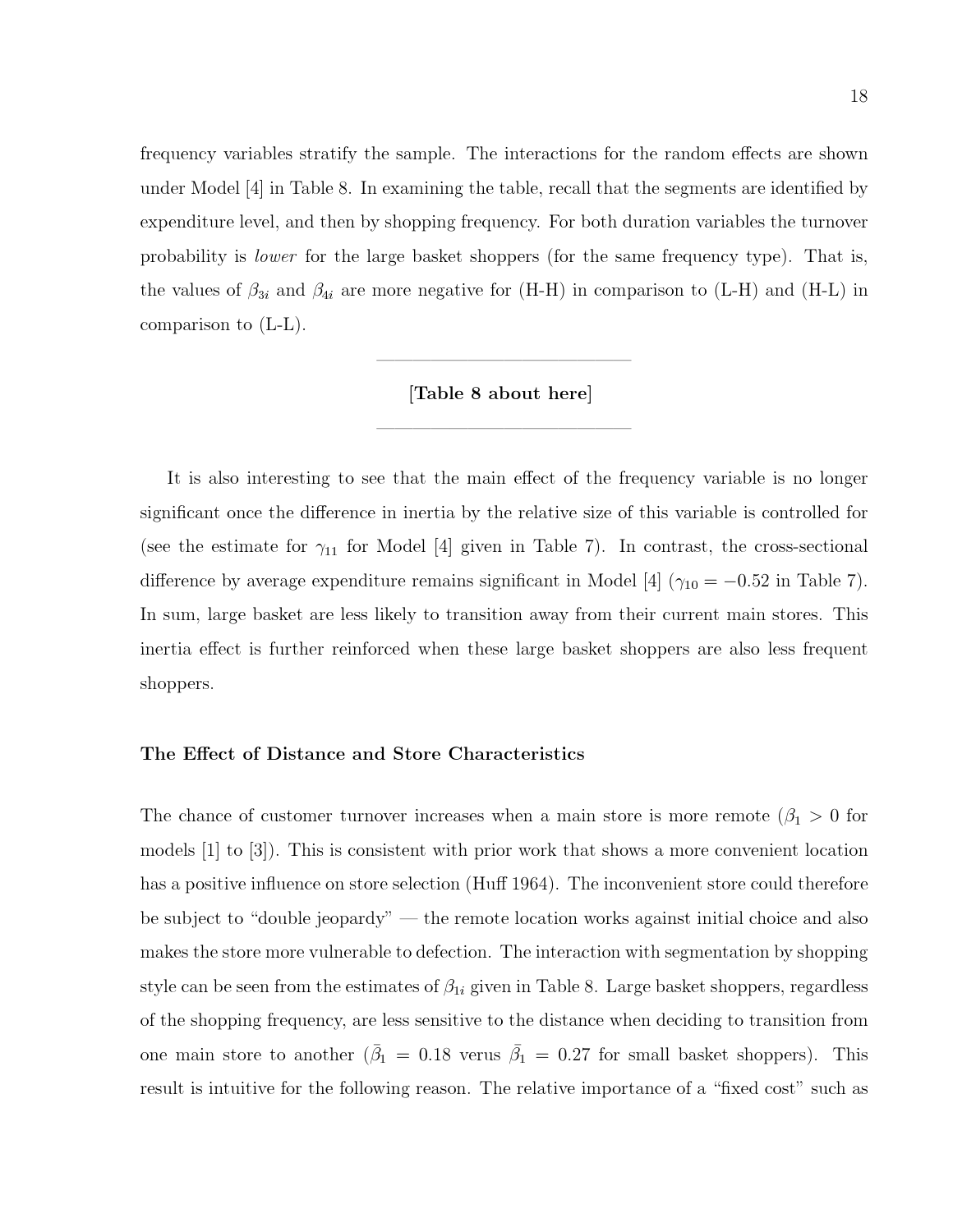distance traveled to the store decreases as the total expected cost of a shopping trip (travel time plus product expenditures) increases.

The absence of a basket price effect is worth noting. For both Model  $[1]$  and Model  $[2]$  $\beta_2$  is insignificant. In Model [3] the mean of the random effects,  $\beta_{2i}$ , remains insignificant as do the interactions with the four shopping styles shown in the segmented analysis of Model [4] (see Table 8). These results are consistent with the notion that shoppers select main stores based on the relative *price image* reinforced by past experiences, rather than by a more frequent analysis of actual *current* price levels. That the null result for basket price persists in Model [4] suggests a modification of our previous claims regarding the shopping behavior variables  $-$  average expenditure and shopping frequency  $-$  on shopper mobility. Earlier, we attributed some of the effect of these variables on mobility to the fact that they have been shown to be strongly related to consumer price sensitivity (e.g., Kim and Rossi 1994; Manchanda et al 1999). That is, we simply argued that because less frequent shoppers are less price sensitive in brand choice, this means that one could expect them to also be less mobile. The fact that there is still no variation in the price effect across shopper types in Model [4] as shown by the mean values for  $\beta_{2i}$ , suggests that some non-price elements could be contributing to the signifance of the expend and trip variables, shown by  $\gamma_{10}$  and  $\gamma_{11}$ , respectively. While we do not have data to examine this, one could conjecture that a large basket shopper, almost by definition, also has a more favorable impression of store layout, service, assortment etc., all other things equal.

# 5 Discussion and Conclusion

Our research is motivated by the relative absence of work on customer mobility in retail settings. Most studies focus on *transaction-specific* choice behavior, rather than the *long* term transition process which is the focus of this research. As argued here, the notion of mobility is central to understanding customer allegiance and to the practice of customer management. It is just as important for retailers to understand the drivers of long term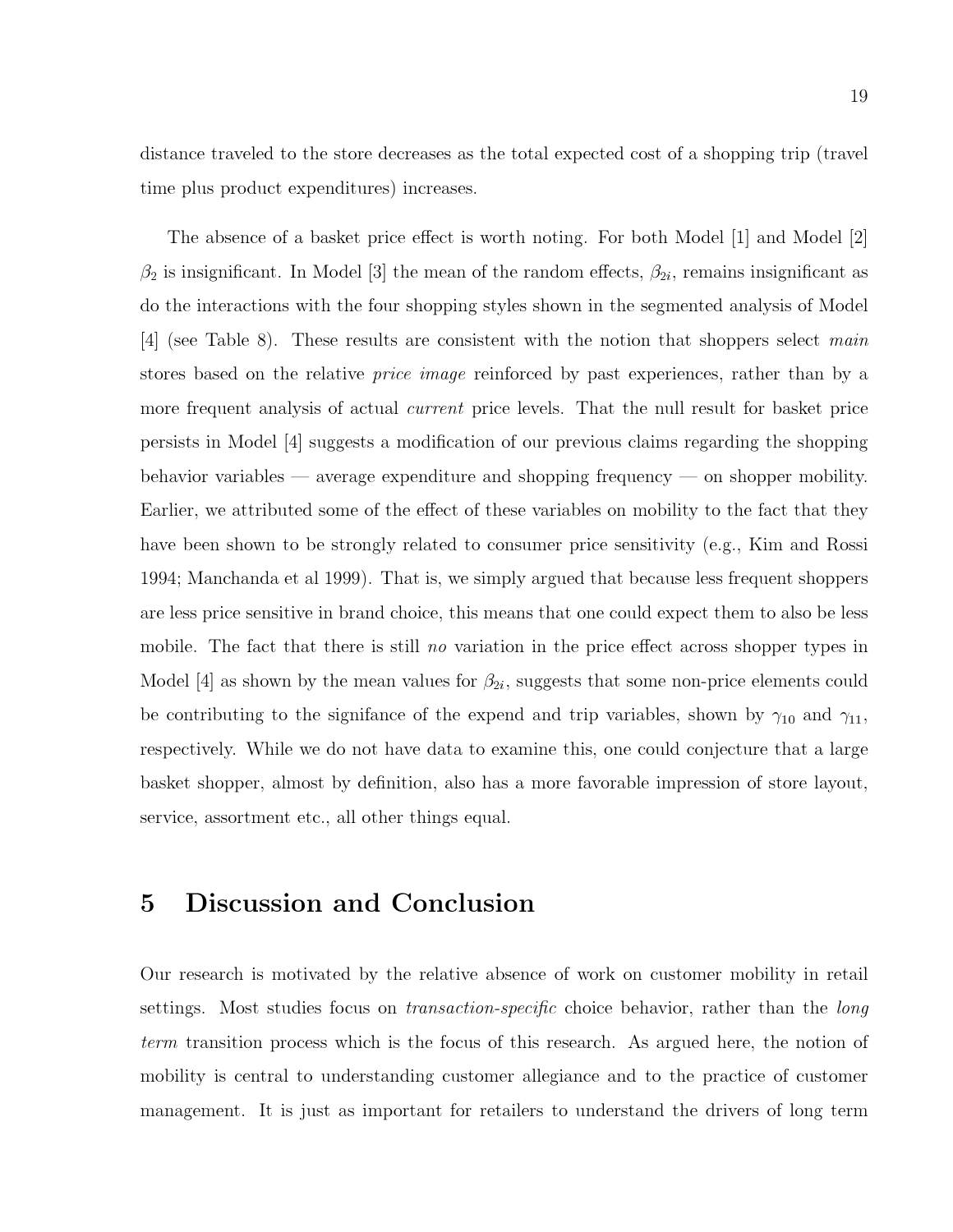or stable customer behaviors, as it is to analyze the determinants of temporary switching behavior. We offer the following findings and implications for retail managers (particularly, but not exclusively, to those in grocery retailing or similar environments).

#### Shopper Behavior

- 1. Mobility. Supermarket shoppers are relatively immobile, even in the presence of several competing alternatives. It is important to realize that this finding is not directly comparable to or in conflict with previous findings that retail promotion has a positive effect on store substitution (e.g., Kumar and Leone 1988). While that effect is partly due to temporary cross-shopping, our result pertains to the transition of shoppers'  $main$  association — which is a much more stringent condition.
- 2. Observed Characteristics and Mobility. Once unobserved heterogeneity is controlled for, demographic characteristcs play no role in explaining main-store turnover. On the other hand, the observed "shopping style" of the consumer is highly predictive. Large basket shoppers and infrequent shoppers are considerably less likely to change their main-store allegiance. This finding complements and goes beyond existing work. While previous papers have tied these variables to price sensitivity and store selection (e.g., Ainslie and Rossi 1998; Bell and Lattin 1998; Manchanda et al 1999), we show that they also contribute to stickiness with the preferred store over a longer time horizon.
- 3. Distance, Price Levels and Mobility. Shoppers are more likely to change a main store if the store is less convenient, but the likelihood decreases for customers who buy large amounts per trip. These shoppers can ammortize the relative inconvenience against the accummulation of other benefits (e.g., lower product prices, preferred assortments, etc.). We speculated a "double jeopardy" effect for inconvenience. These stores are less likely to be selected initially and more likely to suffer defections. Temporary changes in price levels do not appear to have any real effect on mobility. While shoppers undoubtedly switch for some trips, these changes to do not induce any lasting transition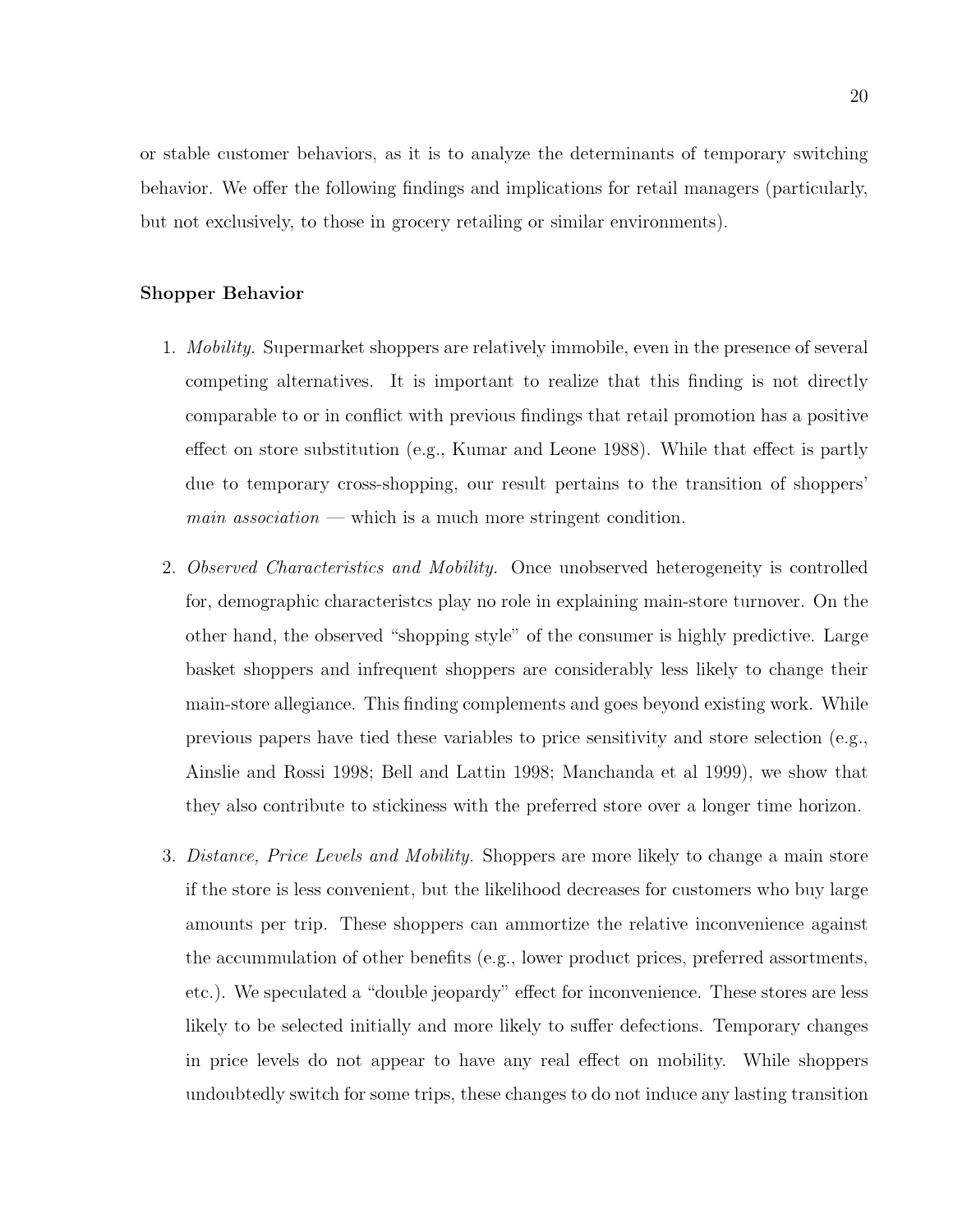from the favored or main store. This suggests that customers consider the aggregate price images of the stores (e.g., Alba et al,  $1994$ ) — perhaps in the initial selection of a main store  $-$  rather than search over prices at each trip and then select the main store on that basis.

4. Inertia. We find strong evidence for state dependence in store mobility. This result complements earlier work on brand choice (e.g., Keane 1997) and cross-category purchasing behavior (e.g., Seethuraman et al, 1999). The longer a shopper continues with the current main store, the less likely the shopper will transition away to another main store. Nearly three-quarters of our sample can be classified as "inertial" with respect to mobility among main stores.<sup>16</sup> Combined with the first finding above, this leads to an interesting conclusion: most shoppers are highly inertial and become more so with time at the preferred store. This likely results from the benefits associated with consumers learning about a particular store over time (e.g., store layout, product assortment, etc.).

#### Implications for Retail Management

1. Prioritizing and Targeting of Shoppers. The relative absence of mobility and the increase in inertia with time suggest that retail management should prioritize customers in the following order: (1) existing loyal customers, (2) new entrants to the market, and (3) shoppers who are potentially switchable from competitors. Existing customers are by nature less mobile and the longer they are immobilized the more likely it is they will remain in this state. New entrants to the market may shop around initially, but will most likely settle into a "steady state" of immobility. The third group will be the most difficult to attract and may be the most expensive from a marketing resource

<sup>10</sup>  Solven the contract of the contract of the contract of the contract of the contract of the contract of the contract of the contract of the selection of main stores. To answer this question, we computed at every iteration of the Gibbs sampler, the percent of households whose example to the contract of the contract of the contract of the contract of the contract of the contract of the<br>International contract of the contract of the contract of the contract of the contract of the contract of the - 0- & =- $\cdots$   $\cdots$   $\cdots$   $\cdots$   $\cdots$   $\cdots$   $\cdots$   $\cdots$   $\cdots$   $\cdots$   $\cdots$   $\cdots$   $\cdots$   $\cdots$   $\cdots$   $\cdots$   $\cdots$   $\cdots$   $\cdots$   $\cdots$  $\frac{1}{1}$   $\frac{1}{1}$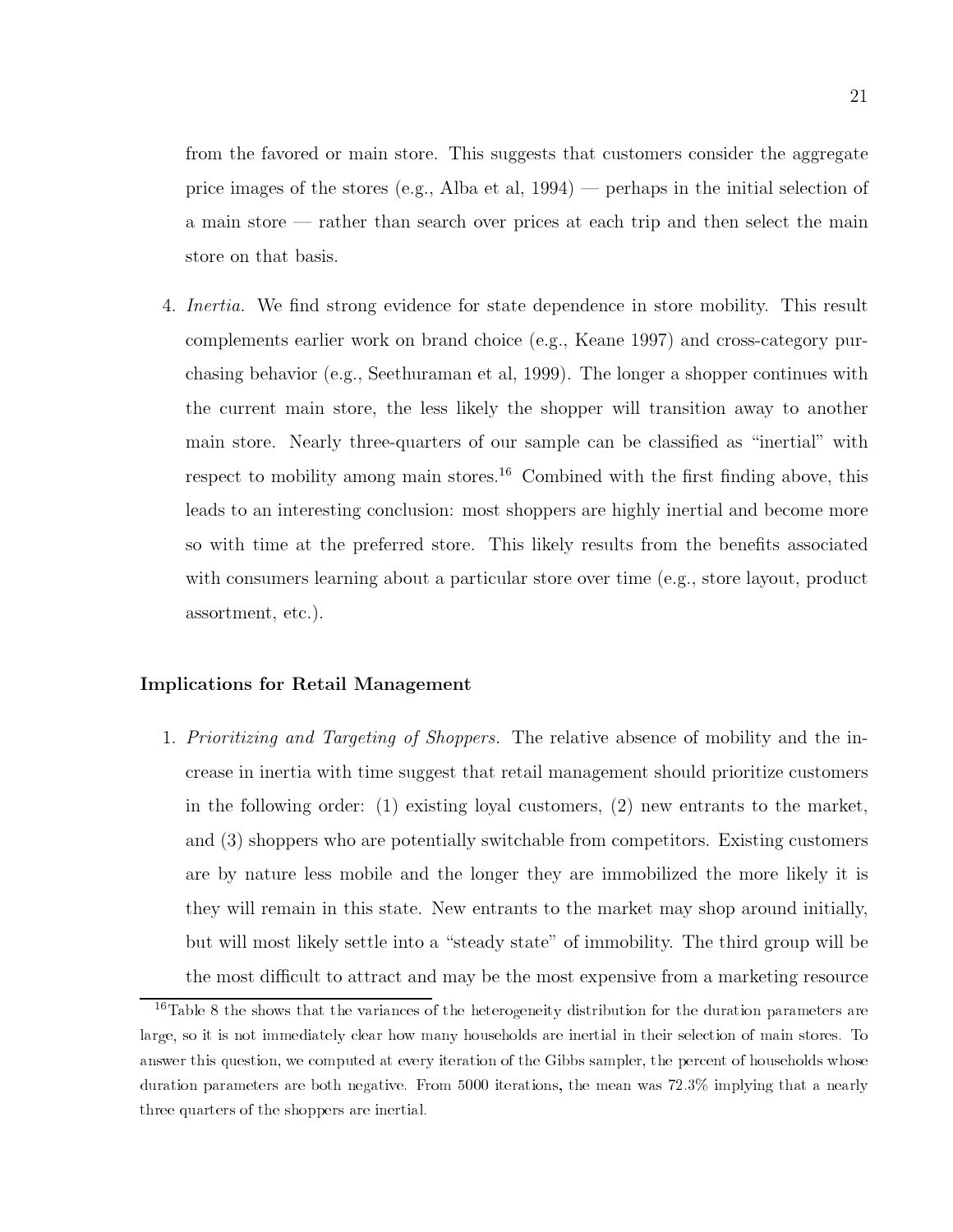point of view. It is striking that many retail management practices appear to implicitly focus on  $(3)$ , given that our research highlights the inherent difficulty of acheiving any long-lasting gains with this group.

- 2. Shopper Identification and Metrics. Efforts to identify segments of customers based on shopping style will be more valuable than targeting on the basis of observed demographics. While such variables can appear to be important, all effects disappear once unobserved heterogeneity is accounted for. Given the strong effect of average basket size in limiting mobility, retailers should measure and try to increase it. This may be a more worthwhile goal than simply increasing store traffic. The latter goal could be accomplished by short term price promotions that have no long term positive effect on the customer franchise. An increase in the average basket size should engender long term benefits: cross-sectionally, there is a negative correlation between average weekly expenditure and the probability of transitioning away from the main store  $(r = -0.21, p < 0.01)$ . It is interesting to speculate that basket size and inertia together create a "virtuous circle" for retailers: Large basket shoppers are the most stable and attractive customers, and once shoppers start buying larger baskets per trip, they become more inertial.
- 3. Marketing Activity. Marketing activities center on longer term strategic issues (e.g., price format, positioning, location, assortment, etc.) and more variable short term tactics (price promotions, features, coupons, etc.). We find some evidence that the longer term strategic issues have more impact on customer mobility. Table 4 shows that shoppers who transition do so to stores of similar formats (even though stores of different formats may be more conveniently located). This suggests that the overall positioning of the store is critical to the ability to improve the customer franchise. A retailer wanting to actively target customers of a competitor should focus on a

<sup>&</sup>lt;sup>17</sup>The overriding objective of increasing the average order size per customer and visit also suggests other - -0 - - 3 - 
- - - & 
- -3 \* - - - 
- - - - & - - -  $\begin{array}{ccccccccccc}\n1 & \nu & 11 & \nu & \nu & \nu & \nu & \nu\n\end{array}$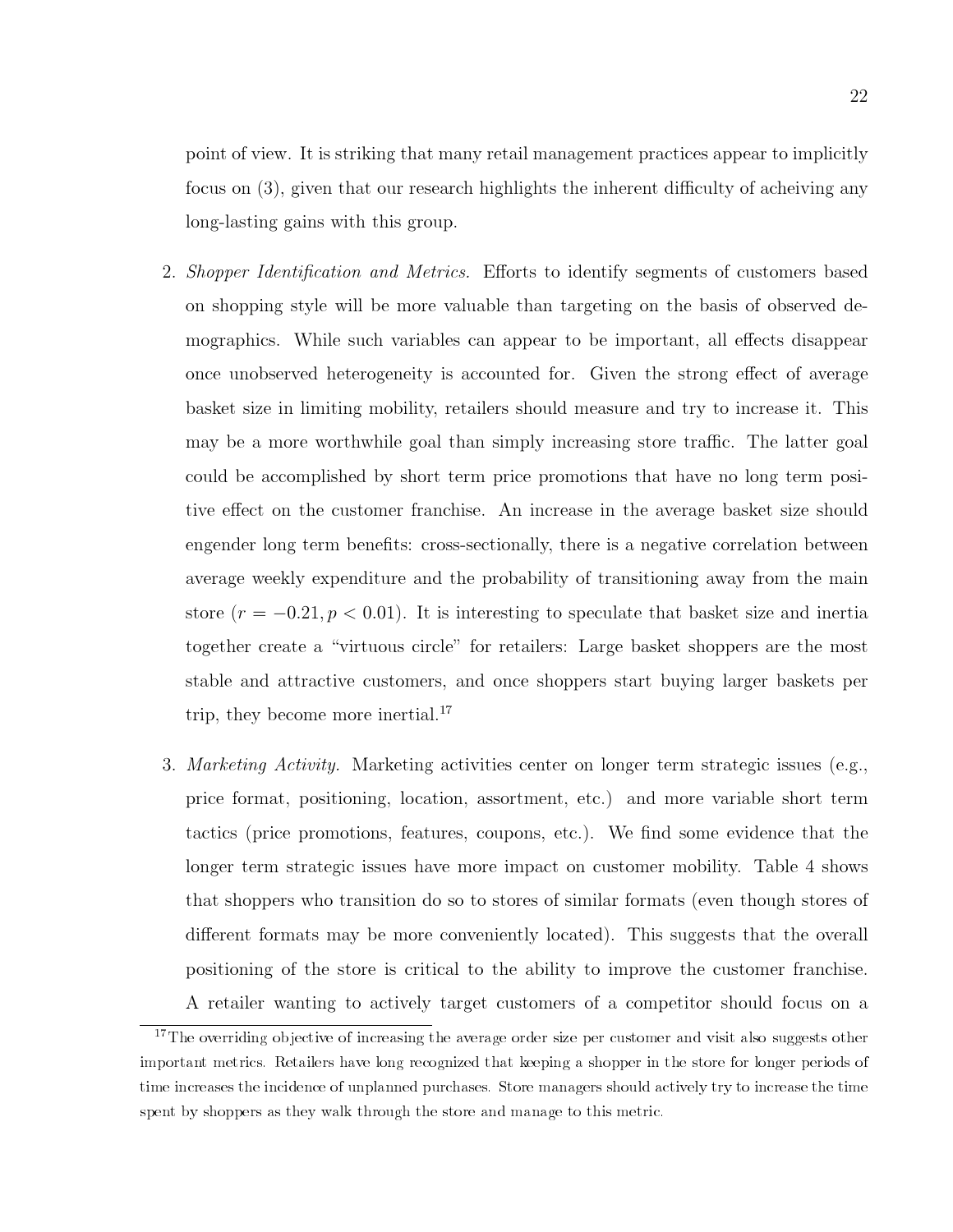competitor of the same basic price format. Store location has some role to play as more convenient stores see less mobility overall. While we have not studied it directly, the composition of the assortment is vital in solidifying long term affiliation (see Fitzimons  $2000$ ) and is no doubt linked to time spent in the store and average basket size  $$ variables that have a significant impact on mobility. Retail programs that build store loyalty through the development of category-specific loyalty may also be successful in this regard (see Drèze and Hoch 1998). Conversely, short term price and promotion changes appear to have no significant influence on the long term composition of the customer base.

We began by noting that stores with less mobile customer bases are likely to be more successful over the long run. The less mobile the customer base, the more the retailer acts as a "local monopoly" with respect to the shopper franchise. A store with a more transient population of customers faces two disadvantages: (1) greater variability in the revenue stream, and (2) continual pressure to replenish the customer base. By linking the concepts of "random utility for switching" with a discrete time duration framework, we arrived at a relatively simple random-effects probit model with which to investigate the transition process. While parsimonious, the model also accounts for a considerable degree of observed and unobserved heterogeneity.

We document the relative lack of mobility and the presence of strong inertia, while also identifying some of the key drivers and moderating variables. The most important drivers relate to shopper *traits* as defined by the shopping style rather than strictly exogenous characteristics such as demographics. The good news for retail managers is that these "traits" can be subject to influence by marketing activity and can easily be monitored through simple metrics such as average basket size. We hope this effort stimulates further work on what retailers can do to limit mobility and improve the quality of the customer base.

<sup>&</sup>lt;sup>18</sup>While these activities do not lead to main store transitions, we cannot rule out the hypothesis that such - - - - - - - - - $\overline{1}$  -- &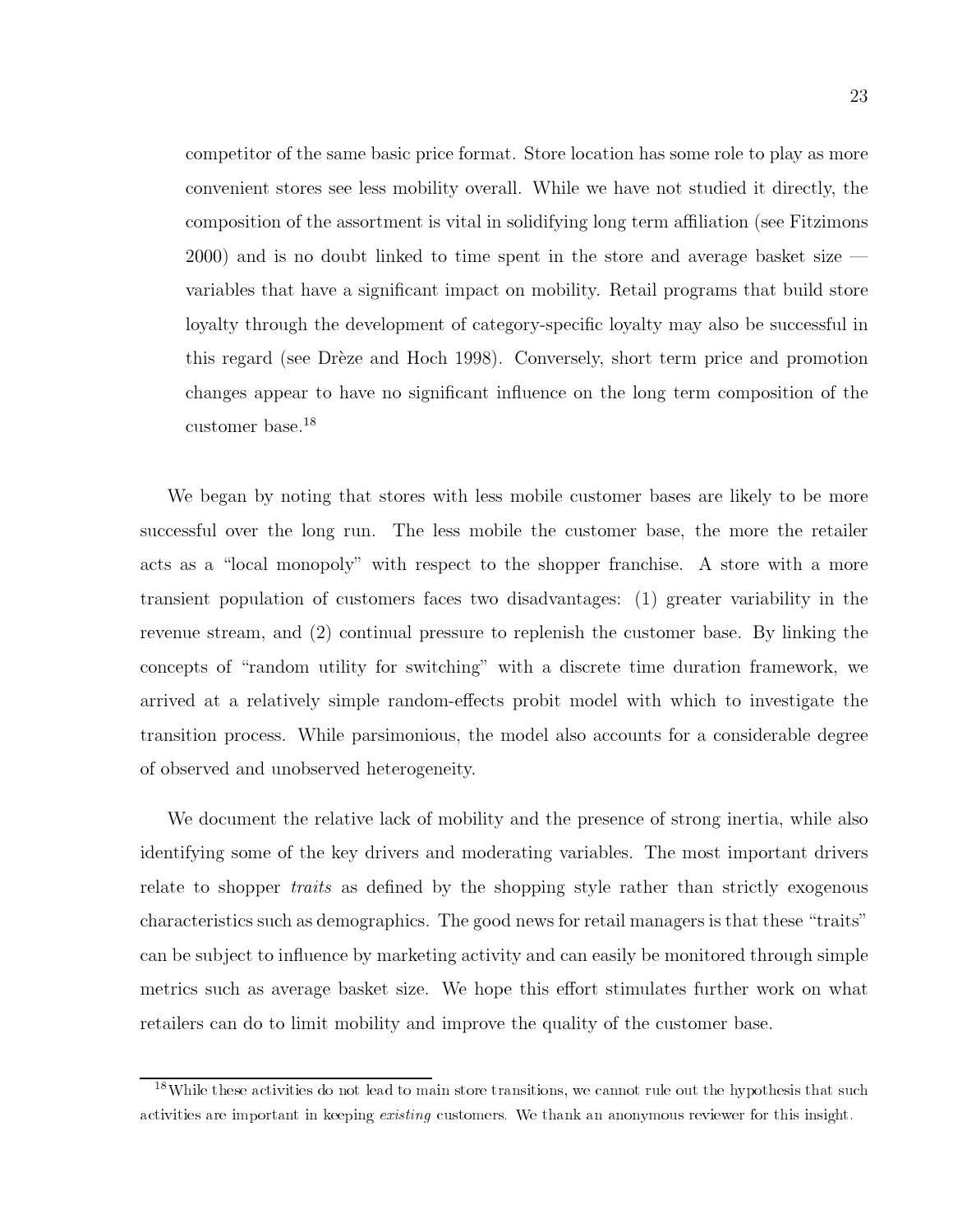# References

- [1] AINSLIE, A. AND P. ROSSI (1998), "Similarities in Choice Behavior Across Product Categories," Marketing Science, 17, 92-106
- [2] ALBA, J., S. BRONIARCZYK, T. SHIMP AND J. URBANY  $(1994)$ , "The Influence of Prior Beliefs, Frequency Cues, and Magnitude Cues on Consumer Price Judgments," Journal of Consumer Research, 21, 219-35.
- [3] ALLENBY, G. AND P. LENK (1994), "Modeling Household Purchase Behavior with Logistic Normal Regression," Journal of the American Statistical Association, 89, 1218- 1231.
- [4] Allison, P. (1982), "Discrete Time Methods for the Analysis of Event Histories," 61- 98, in Sociological Methodology 1982 S. Leinhardt (Editor), San Francisco CA: Jossey-Bass.
- [5] ——— AND P. ROSSI (1999), "Marketing Models of Consumer Heterogeneity," *Journal* of Econometrics, 89, 57-78.
- [6] Bell, D., T-H Ho, and C. Tang (1998), \Determining Where to Shop: Fixed and Variable Costs of Shopping," Journal of Marketing Research, 35, 352-369.
- $[7]$  ——— AND J. LATTIN (1998), "Shopping Behavior and Consumer Preference for Store Price Format: Why "Large Basket" Shoppers Prefer EDLP," Marketing Science, 17, 66-88.
- [8] Blumen, I., M. Kogen and P. McCarthy (1955), The Industrial Mobility of Labor as a Probability Process, Cornell University Press, Ithaca, NY.
- [9] BUCKLIN, R. AND J. LATTIN (1992), "A Model of Product Category Competition Among Grocery Retailers," Journal of Retailing, 68, 271-293.
- [10] Chib, S., and E. Greenberg (1996), \Markov Chain Monte Carlo Simulation Methods in Econometrics," Econometric Theory, 12, 409-431.
- [11] CHINTAGUNTA, P. (1998), "Inertia and Variety Seeking in a Model of Brand-Purchase Timing," Marketing Science, 17, 253-271.
- [12] Dickson, P. and A. Sawyer (1990), \The Price Knowledge and Search of Supermarket Shoppers," Journal of Marketing, 54, 42-53.
- [13] DRÈZE, X. AND S. HOCH (1998) " Exploiting the Installed Base Using Cross-Merchandising and Category Destination Programs," International Journal of Research in Marketing, 15, 459-471.
- [14] ESCOBAR, M. AND M. WEST (1995), "Bayesian Density Estimation and Inference using Mixtures," Journal of the American Statistical Association, 90, 577-588.
- [15] FARBER, H. (1994), "The Analysis of Interfirm Worker Mobility," *Journal of Labor* Economics, 12, 554-593.
- [16] FITZSIMONS G. (2000), "Consumer Response to Stockouts," Journal of Consumer Research, 27, 249-266.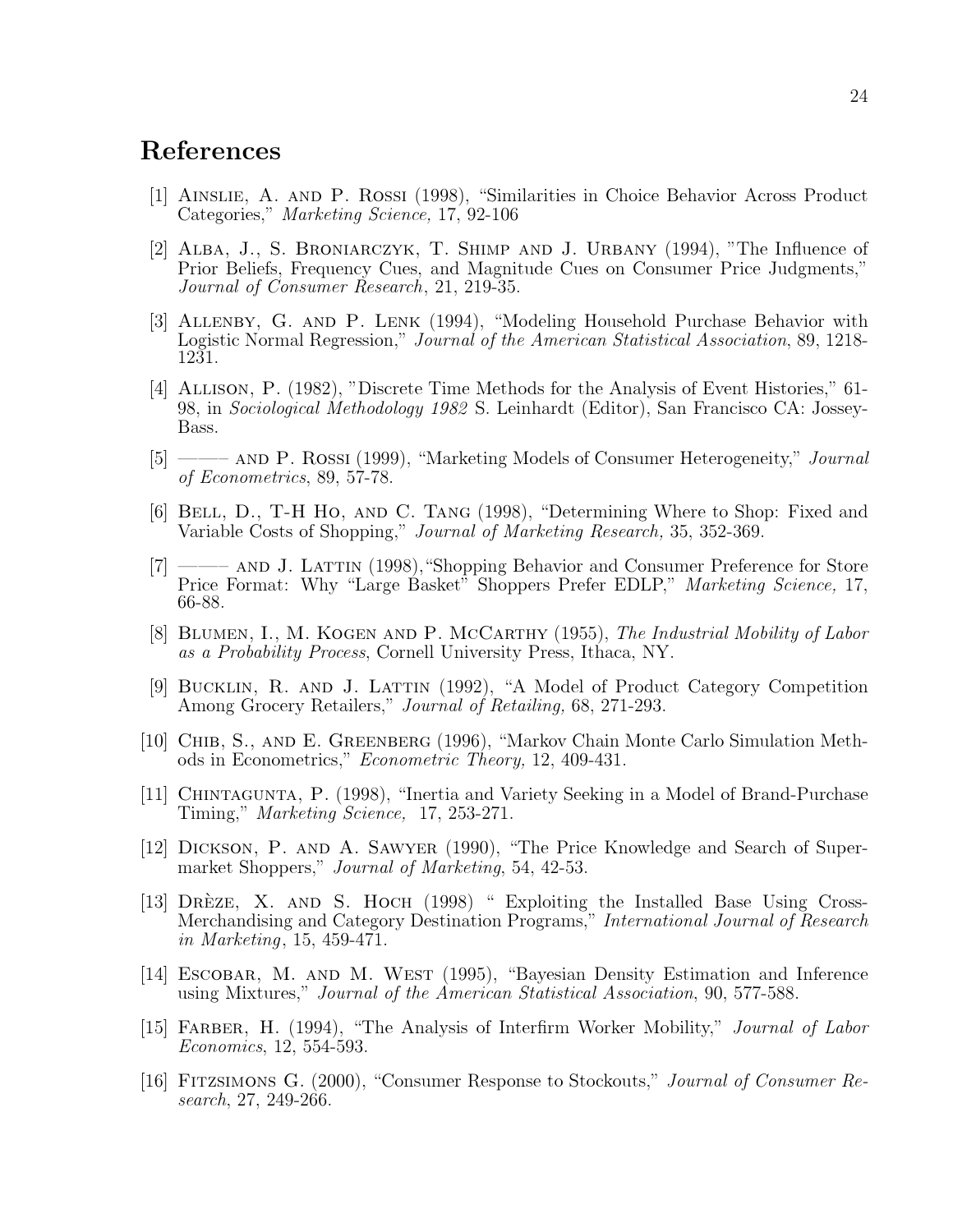- [17] FOTHERINGHAM, A. (1988), "Consumer Store Choice and Choice Set Definition," Marketing Science, 7, 288-310.
- [18] GELMAN, A., AND D. RUBIN (1992), "Inference from Iterative Simulation Using Multiple Sequences," Statistical Science, 7, 457-511.
- [19] GONUL, F., AND K. SRINIVASAN  $(1993)$ , "Consumer Purchase Behavior in a Frequently Bought Product Category: Estimation Issues and Managerial Insights from a Hazard Function Model with Heterogeneity," Journal of the American Statistical Association, 88, 1219-1227.
- [20] HIRANO, K. (2001), "Semiparametric Bayesian Inference in Autoregressive Panel Data Models," *Econometrica* (forthcoming).
- [21] HOCH, S., X. DRÈZE AND M. PURK (1994), "EDLP, Hi-Lo, and Margin Arithmetic," Journal of Marketing, 58, 16-27.
- $[22]$  ——, B-D KIM, A. MONTGOMERY AND P. ROSSI  $(1995)$  "Determinants of Store-Level Price Elasticity," Journal of Marketing Research 32, 17-29.
- [23] HUFF, D. (1964), "Redefining and Estimating a Trading Area," *Journal of Marketing*, 28, 34-38.
- [24] KAHN, B. AND D. SCHMITTLEIN (1989), "Shopping Trip Behavior: An Empirical Investigation," Marketing Letters, 1, 55-69.
- $[25]$  —— AND ——  $(1992)$ , "The Relationship between Purchases Made on Promotion and Shopping Trip Behavior," Journal of Retailing, 68, 294-315.
- [26] KASS, R. AND A. RAFTERY (1995), "Bayes Factors," *Journal of the American Sta*tistical Association, 90, 773-795.
- [27] KEANE, M., (1997) "Modeling Heterogeneity and State Dependence in Consumer Choice Behavior," Factors," Journal of Business and Economic Statistics, 15, 310- 27.
- [28] KIM, B-D., AND P. ROSSI (1994), "Purchase Frequency, Sample Selection, and Price Sensitivity: The Heavy User Bias,<sup>\*</sup> Marketing Letters, 5, 57-68.
- [29] KUMAR, V. AND R. LEONE  $(1988)$ , "Measuring the Effect of Retail Store Promotions on Brand and Store Substitution," Journal of Marketing Research, 25, 178-186.
- [30] LAL, R. AND R. RAO (1997), "Supermarket Competition: The Case of Every Day Low Pricing," Marketing Science, 16, 60-80.
- [31] MANCHANDA, P., A. ANSARI A AND S. GUPTA (1999), "The 'Shopping Basket': A Model for Multicategory Purchase Incidence Decisions," Marketing Science, 18, 95-115.
- [32] NEWTON, M AND A. RAFTERY (1994), "Approximate Bayesian Inference with the Weighted Likelihood Bootstrap," Journal of the Royal Statistical Society, Ser. B., 56, 3-48.
- [33] POPKOWSKI LESZCZYC, P. AND H. TIMMERMANS (1996) "An Unconditional Competing Risk Hazard Model of Consumer Store-Choice Dynamics," Environment and Planning A, 28, 357-68.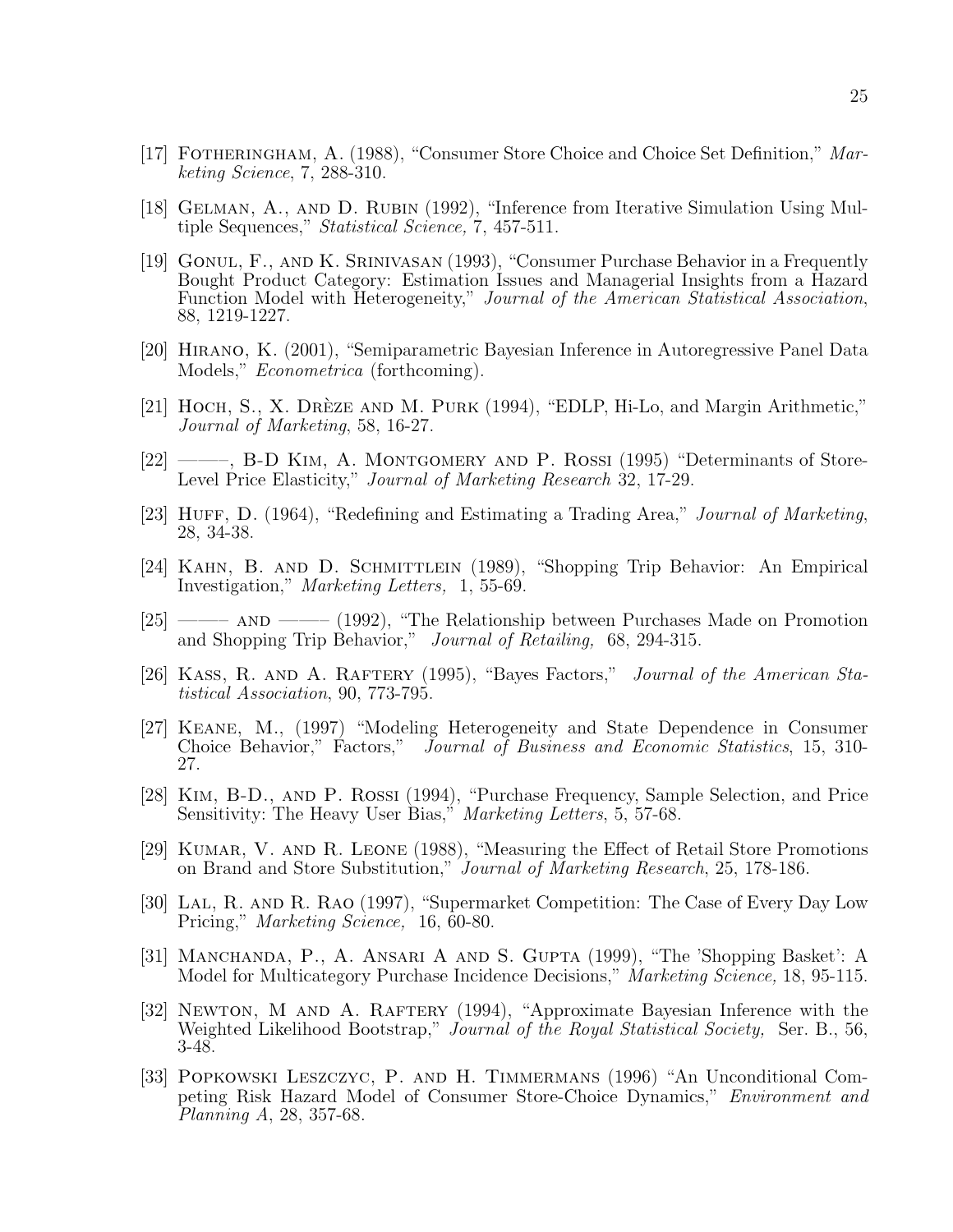- [34]  $|{\rm (34)} \>$   $|{\rm (1997)} \>$  "Store-Switching Behavior," *Marketing Letters*, 8, 193-204.
- $[35]$  ——, A. SINHA AND H. TIMMERMANS  $(2000)$  "Consumer Store Choice Dynamics: An Analysis of the Competitive Market Structure for Grocery Stores," Journal of Retailing, 76, 323-45.
- [36] ROSENBERG, L. AND J. CZEPIEL (1983), "A Marketing Approach to Customer Retention," Journal of Consumer Marketing, 2, 45-51.
- [37] Rossi, P., R. McCulloch and G. Allenby (1996), \The Value of Purchase History Data in Target Marketing," Marketing Science, 15, 321-340.
- [38] SEETHURAMAN, P., A. AINSLIE AND P. CHINTAGUNTA (1999), "Investigating Household State Dependence Effects Across Categories," Journal of Marketing Research, 36, 488-500.
- [39] TANG, C., D. BELL AND T-H HO (2001), "Store Choice and Shopping Behavior: How Price Format Works," California Management Review, 43, 56-74.
- [40] TRIVEDI, M., F. BASS AND R. RAO (1994), "A Model of Stochastic Variety Seeking," Marketing Science, 13, 274-297.
- [41] Van den Bulte, C. and G. Lilien (2001), \Two-Stage Partial Observability Models of Innovation Adoption," Working paper, Wharton School of Business.
- [42] VILCASSIM, N. AND D. JAIN (1991), "Modeling Purchase-Timing and Brand-Switching Behavior Incorporating Explanatory Variables and Unobserved Heterogeneity," Journal of Marketing Research, 28, 29-41.
- [43] WRIGLEY, N. AND R. DUNN (1984), "Stochastic Panel-Data Models of Urban Shopping Behaviour: 2. Multistore Purchasing Patterns and the Dirichelet Model," Environment and Planning A, 16, 759-778.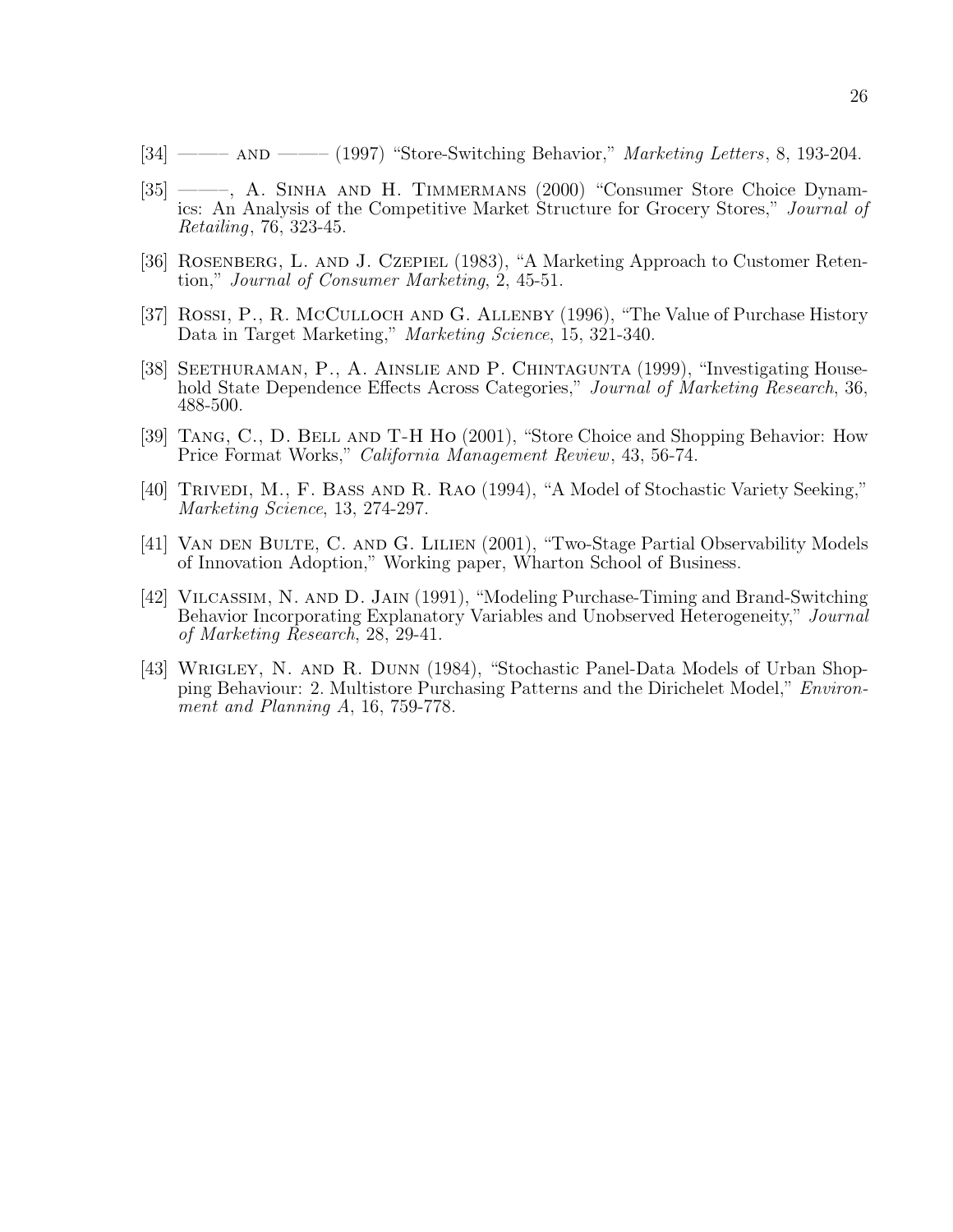| Segment            | Weekly expenditure | Weekly shopping trip | % of households |
|--------------------|--------------------|----------------------|-----------------|
| $H-H$              | High               | High                 | 23\%            |
| H-L                | High               | Low                  | 27\%            |
| $L-H$              | Low                | High                 | 26\%            |
| $L-L$              | $_{\text{LOW}}$    | Low                  | 24\%            |
| $Cut-off$ (median) | $32.45$ dollars    | $1.259$ trips        | $H = 548$       |

Table 1: Segmentation of Customers.

| Store I.D.     | Trip Frequency $(\%)$ | Mean Basket Price (S.D.) | Advertising Pricing Format |
|----------------|-----------------------|--------------------------|----------------------------|
|                | 15933 (17.9)          | 22.22(1.05)              | <b>EDLP</b>                |
| $\overline{2}$ | 19346 (21.8)          | 22.61(1.26)              | <b>EDLP</b>                |
| 3              | 31706 (35.6)          | 25.78(1.57)              | <b>HILO</b>                |
| $\overline{4}$ | 12318(13.8)           | 27.94(2.34)              | HILO                       |
| 5              | 9642(10.8)            | 27.72(2.35)              | HILO                       |

Note: For consistency with prior literature, we replicate the basket prices computed by Bell et al  $(1998, p 357).$ 

|  |  |  |  |  | Table 2: Frequency of Trips (N=88,945) and Pricing Format by Store. |
|--|--|--|--|--|---------------------------------------------------------------------|
|--|--|--|--|--|---------------------------------------------------------------------|

| Sample                  | Description                                       | Observation |
|-------------------------|---------------------------------------------------|-------------|
| Total weekly main store | 104 week $\times$ 548 hhd                         | 56,992      |
| Main store not defined  | incidence of no weekly purchase                   | $-13,380$   |
|                         |                                                   | $= 43,612$  |
| Transition              | Pairs of 2-consecutive-week main stores           | $= 43,064$  |
| Initialization          | First 2 weeks per hhd for duration dummies        | $-1,096$    |
| Hold-out                | Last 2 weeks per hhd for out-of-sample prediction | $-1,096$    |
| Calibration             |                                                   | $= 40,872$  |

## Table 3: Sample Selection Procedure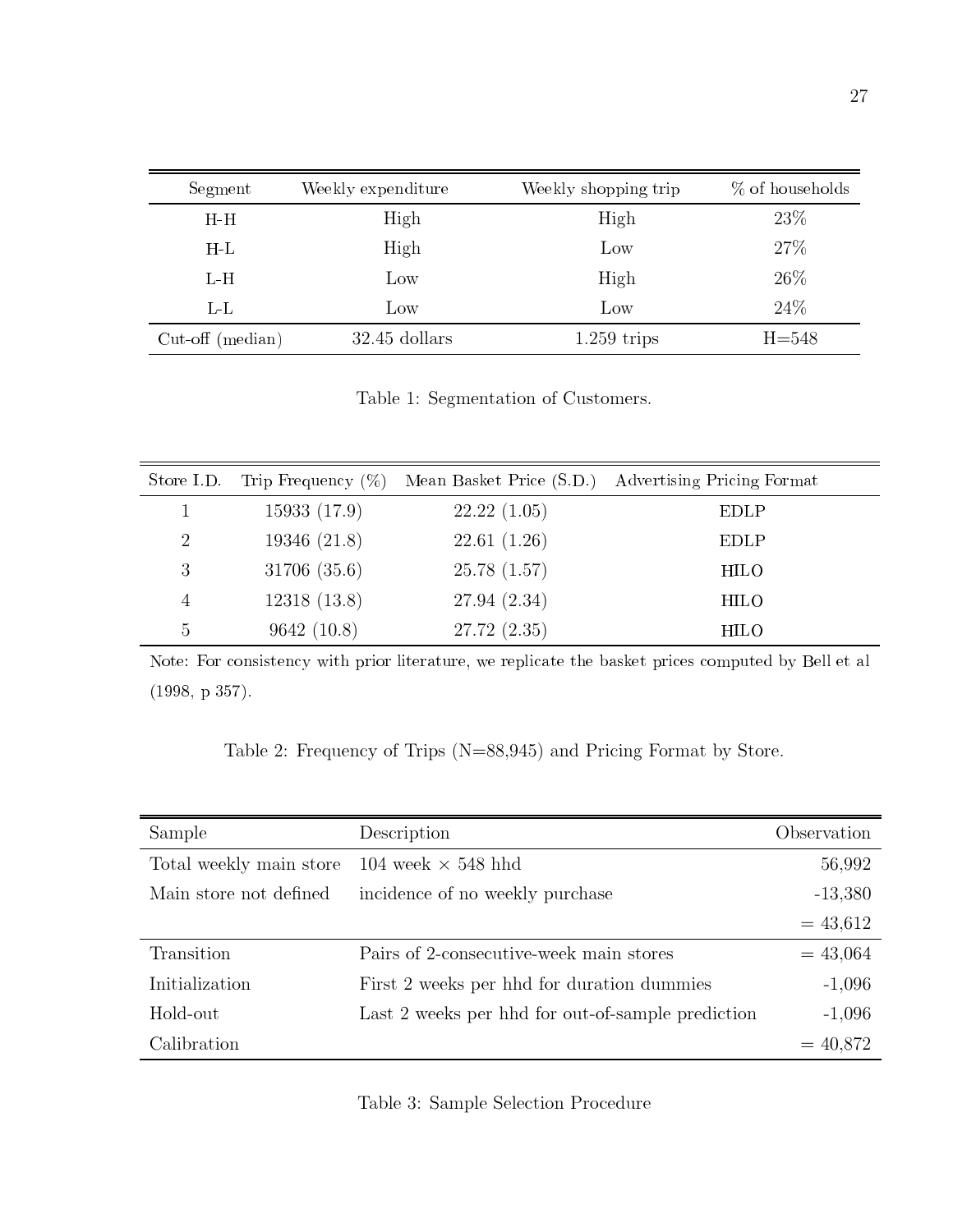|              | Destination store |                |        |       |       |        |  |
|--------------|-------------------|----------------|--------|-------|-------|--------|--|
| Origin store |                   | $\overline{2}$ | 3      | 4     | 5     | Total  |  |
| (EDLP)       | 6,821             | 1,318          | 82     | 7     | 75    | 8,303  |  |
| $2$ (EDLP)   | 1,313             | 9,652          | 405    | 95    | 195   | 11,660 |  |
| 3(HILO)      | 78                | 405            | 11,109 | 1,171 | 434   | 13,197 |  |
| 4(HILO)      | 8                 | 84             | 1,176  | 3,199 | 78    | 4,545  |  |
| 5(HILO)      | 84                | 188            | 418    | 87    | 3,486 | 4263   |  |
| Total        | 8,304             | 11.647         | 13,190 | 4,559 | 4,268 | 41,968 |  |

Table 4: Store Transition Observations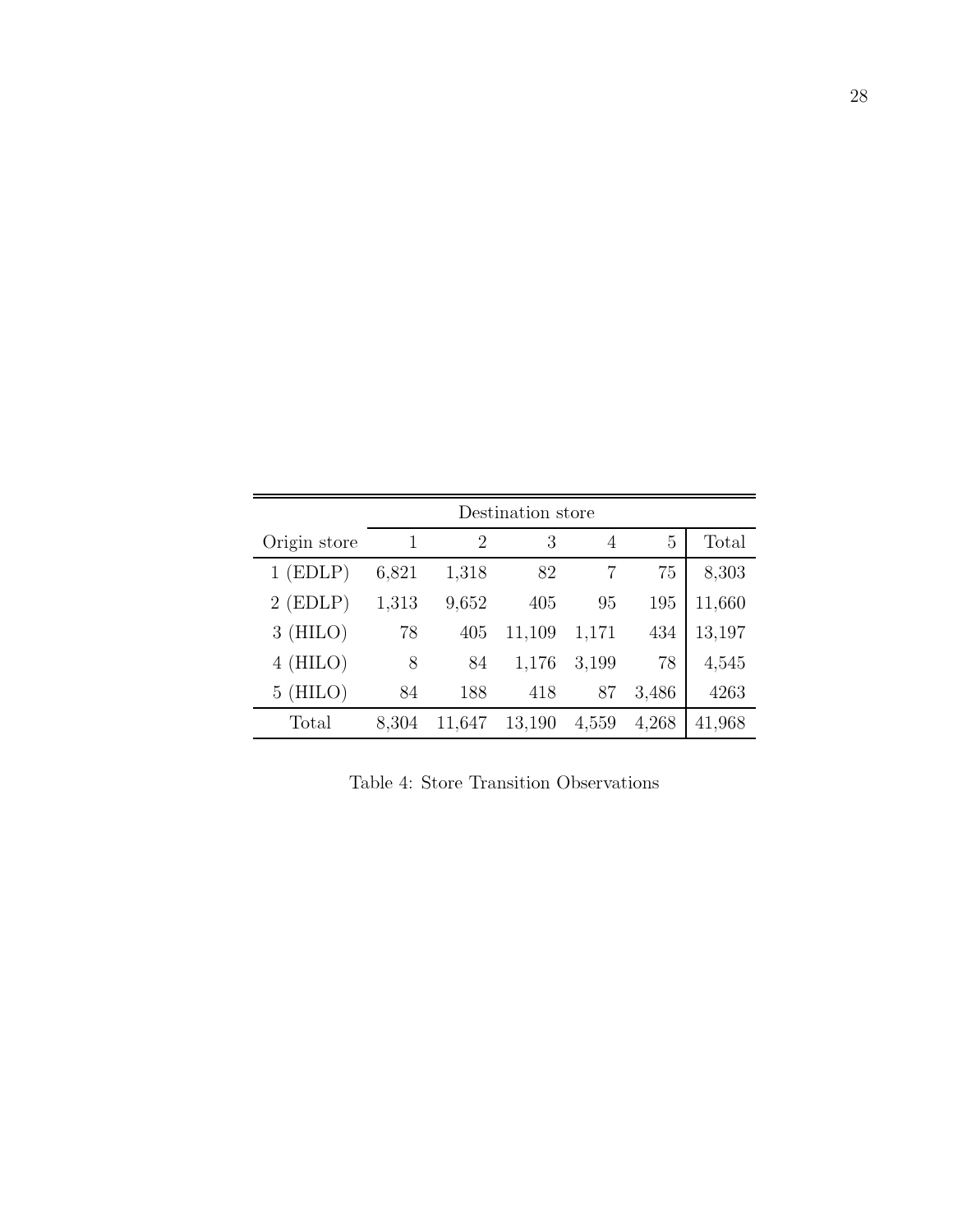| Covariate           | Description                                                                       | Mean $(S.D.)$ |  |  |  |  |
|---------------------|-----------------------------------------------------------------------------------|---------------|--|--|--|--|
| Household-dependent |                                                                                   |               |  |  |  |  |
| FamSize             | The number of family members in a household.                                      | 2.32(1.38)    |  |  |  |  |
| Income              | Log of annual household income. The variable was imputed as the                   | 10.2(0.92)    |  |  |  |  |
|                     | mid-point of the bracket which each household belongs to.                         |               |  |  |  |  |
| White               | 1 if the main household head is white.                                            | 0.73          |  |  |  |  |
| <b>News</b>         | 1 if the household subscribes to at least one newspaper.                          | 0.36          |  |  |  |  |
| Old                 | 1 if at least one household head is older than 55. The age variable               | 0.55          |  |  |  |  |
|                     | is originally grouped by 6 categories.                                            |               |  |  |  |  |
| College             | 1 if at least one household head has a college equivalent degree.                 | 0.44          |  |  |  |  |
| Single              | 1 if male or female household head is absent.                                     | 0.49          |  |  |  |  |
| Unemp               | 1 if no household head is working.                                                | 0.38          |  |  |  |  |
| Retire              | 1 if the main household head has retired.                                         | 0.32          |  |  |  |  |
| Expend              | Log of average weekly shopping expenditure $(\$)$ at all stores during            | 3.57(0.45)    |  |  |  |  |
|                     | the entire sample period.                                                         |               |  |  |  |  |
| Trip                | Log of average weekly shopping trips at all stores during the entire              | 0.27(0.57)    |  |  |  |  |
|                     | sample period.                                                                    |               |  |  |  |  |
|                     | Transition-dependent                                                              |               |  |  |  |  |
| Distance            | The relative distance to the current main store differenced by the $-1.37$ (1.55) |               |  |  |  |  |
|                     | average distance to the other stores.                                             |               |  |  |  |  |
| Price               | The relative price of a fixed shopping basket at the current main $-0.75$ (3.11)  |               |  |  |  |  |
|                     | store differenced by the average price at all other stores for the week           |               |  |  |  |  |
|                     | of transition.                                                                    |               |  |  |  |  |
| Dur1                | 1 if the current store has retained the main store status for more                | 0.82          |  |  |  |  |
|                     | than 1 previous week.                                                             |               |  |  |  |  |
| Dur2                | 1 if the current store has retained the main store status for more                | 0.73          |  |  |  |  |
|                     | than 2 previous weeks in a row.                                                   |               |  |  |  |  |

Table 5: Variable Description (548 households and 40,872 transitions).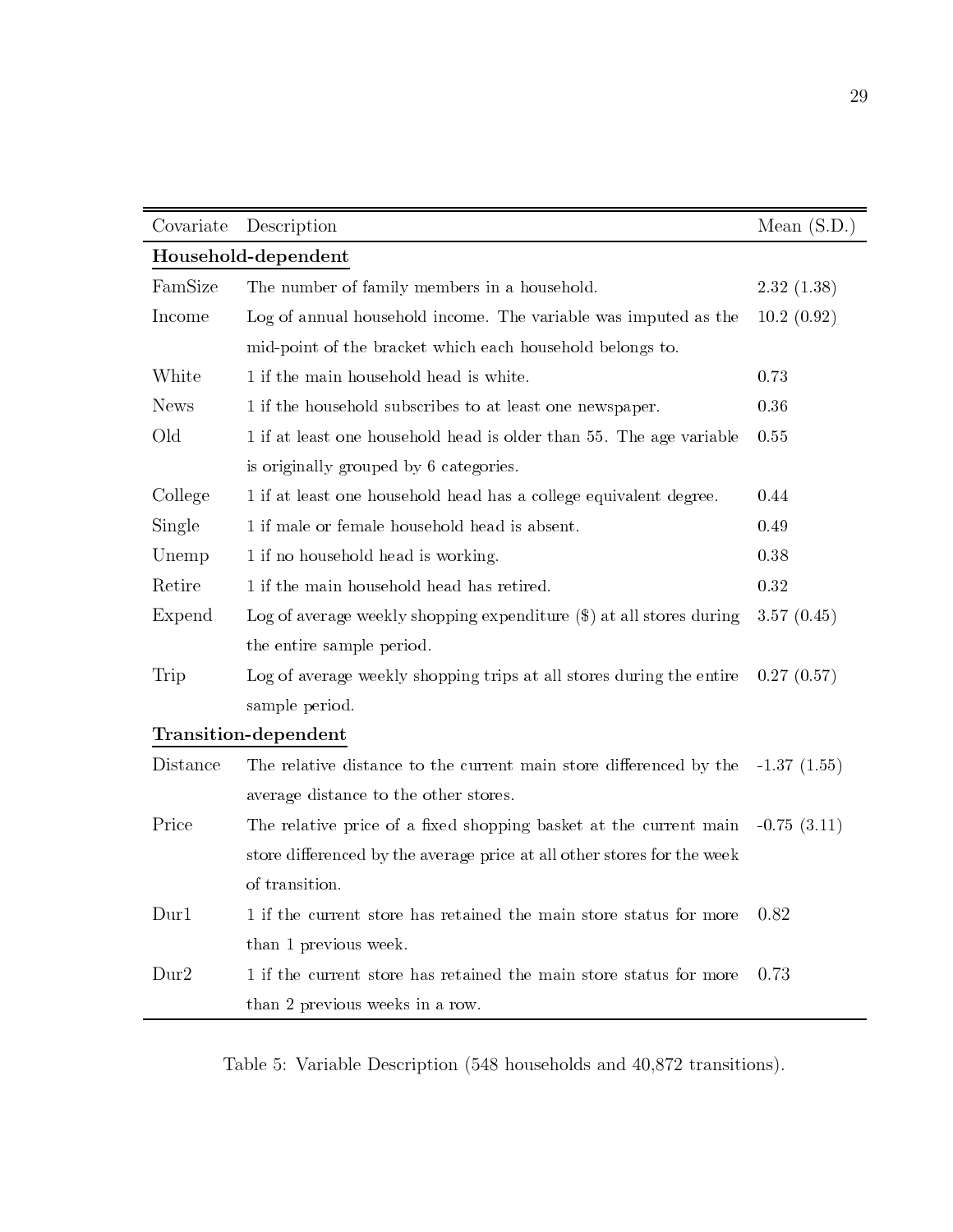|                                     | Model    |                                         |                   |          |
|-------------------------------------|----------|-----------------------------------------|-------------------|----------|
| Performance Criteria                | 1        | $\overline{2}$                          | $\lceil 3 \rceil$ | 4        |
| For calibration sample $(N=40,872)$ |          |                                         |                   |          |
| Log Marginal Density                |          | $-14,999$ $-13,067$ $-11,950$ $-11,937$ |                   |          |
| For hold-out sample $(N=1,096)$     |          |                                         |                   |          |
| Log Predictive Density              | $-420.0$ | -386.4                                  | $-365.1$          | $-361.4$ |
| Hit Rate                            | 0.769    | 0.784                                   | 0.800             | A 809    |

Table 6: Comparison of Model Performance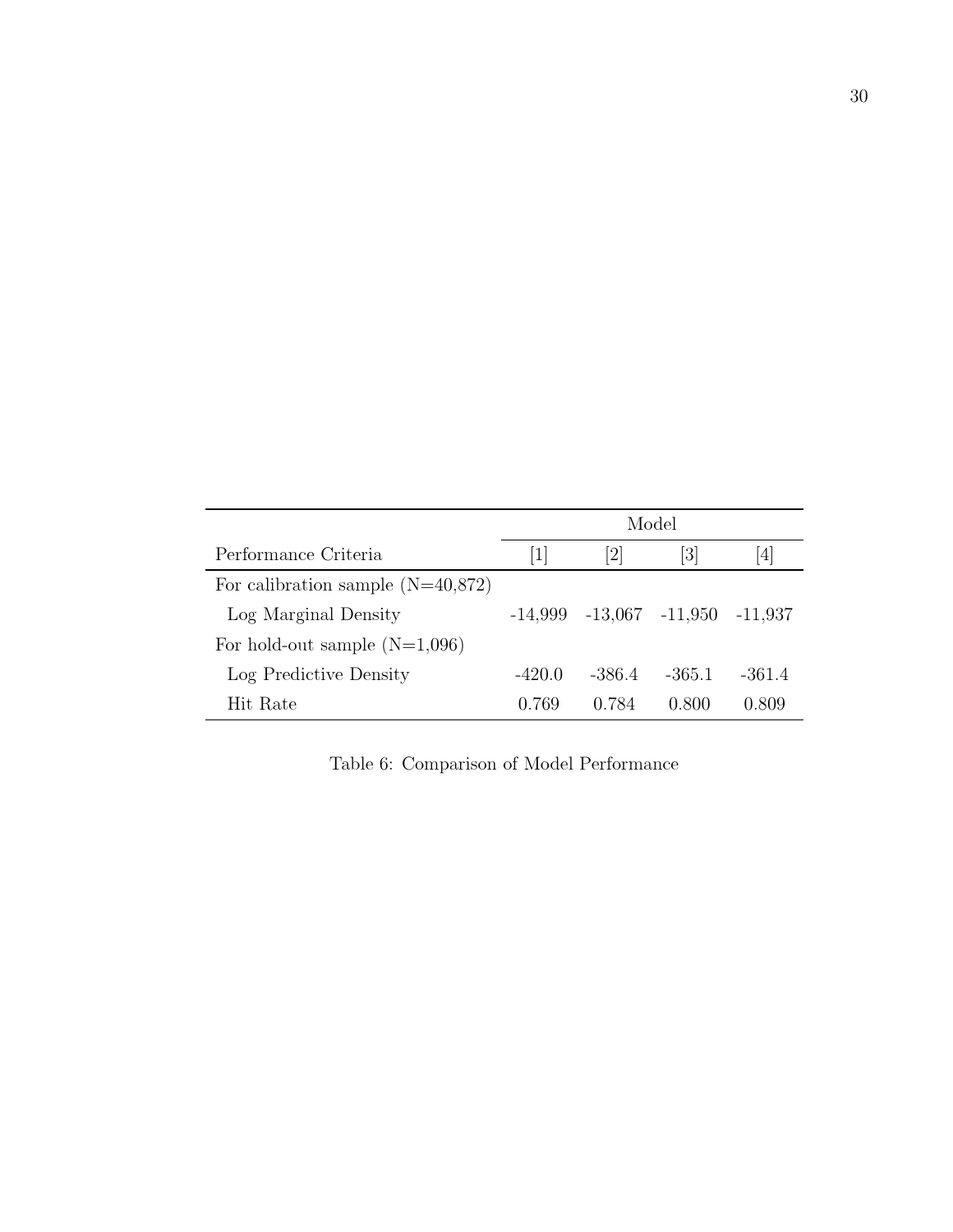| Parameter               | Model 1           | Model 2           | Model 3           | Model 4            |
|-------------------------|-------------------|-------------------|-------------------|--------------------|
| Demographics            |                   |                   |                   |                    |
| Intercept $(\alpha)$    | $0.603$ (.046)    | random effect     | r.e.              | r.e. with segments |
| FamSize $(\gamma_1)$    | 0.038(.009)       | 0.110(.041)       | $0.010$ $(.046)$  | $0.029$ $(.038)$   |
| Income $(\gamma_2)$     | $0.044$ (.012)    | $0.161$ (.035)    | $0.039$ $(.038)$  | $0.068$ $(.053)$   |
| White $(\gamma_3)$      | $0.010$ $(.021)$  | $0.061$ $(.076)$  | 0.121(.092)       | 0.148(.104)        |
| News $(\gamma_4)$       | $0.082$ (.018)    | $0.062$ (.083)    | $0.039$ $(.105)$  | $0.024$ $(.093)$   |
| Old $(\gamma_5)$        | $-0.050$ (.023)   | $-0.033$ $(.102)$ | $-0.032$ (.098)   | $-0.032$ $(.111)$  |
| College $(\gamma_6)$    | $0.034$ $(.019)$  | $0.050$ $(.098)$  | 0.113(.100)       | 0.128(.082)        |
| Single $(\gamma_7)$     | $-0.019$ $(.022)$ | $-0.048$ $(.103)$ | $-0.073$ $(.106)$ | $-0.015$ $(.108)$  |
| Unemp $(\gamma_8)$      | $0.105$ (.028)    | 0.280(.126)       | $0.147$ $(.129)$  | $0.155$ $(.119)$   |
| Retire $(\gamma_9)$     | $0.072$ (.027)    | $0.035$ $(.126)$  | $0.034$ $(.150)$  | $0.019$ $(.120)$   |
| Shopping behavior       |                   |                   |                   |                    |
| Expend $(\gamma_{10})$  | $-0.330$ (.023)   | $-0.727$ (.095)   | $-0.490(.094)$    | $-0.518(.125)$     |
| Trip $(\gamma_{11})$    | 0.248(.016)       | 0.542(.070)       | $0.305$ $(.080)$  | 0.135(.138)        |
| <b>Store dummies</b>    |                   |                   |                   |                    |
| Store 2 $(\gamma_{12})$ | $-0.086$ (.005)   | $-0.144$ (.033)   | $-0.094$ (.084)   | $-0.090$ $(.080)$  |
| Store 3 $(\gamma_{13})$ | $-0.166$ (.035)   | $-0.187$ (.056)   | $-0.362$ (.133)   | $-0.347(0.132)$    |
| Store 4 $(\gamma_{14})$ | 0.141(.048)       | 0.299(0.069)      | $0.274$ $(.138)$  | $0.305$ (.133)     |
| Store 5 $(\gamma_{15})$ | $-0.088$ $(.050)$ | $-0.030$ $(.071)$ | $-0.060$ $(.118)$ | $-0.088$ $(.134)$  |
| Other variables         |                   |                   |                   |                    |
| Distance $(\beta_1)$    | $0.068$ (.005)    | $0.075$ (.008)    | r.e               | r.e. with segments |
| Price $(\beta_2)$       | $-0.002$ $(.005)$ | $0.001$ $(.005)$  | r.e.              | r.e. with segments |
| Dur1 $(\beta_3)$        | $-0.411(.026)$    | $-0.393$ (.026)   | r.e.              | r.e. with segments |
| Dur2 $(\beta_4)$        | $-0.998(.024)$    | $-0.405$ (.026)   | r.e.              | r.e. with segments |

Table 7: Gibbs Sampling Results with Different Levels of Consumer Heterogeneity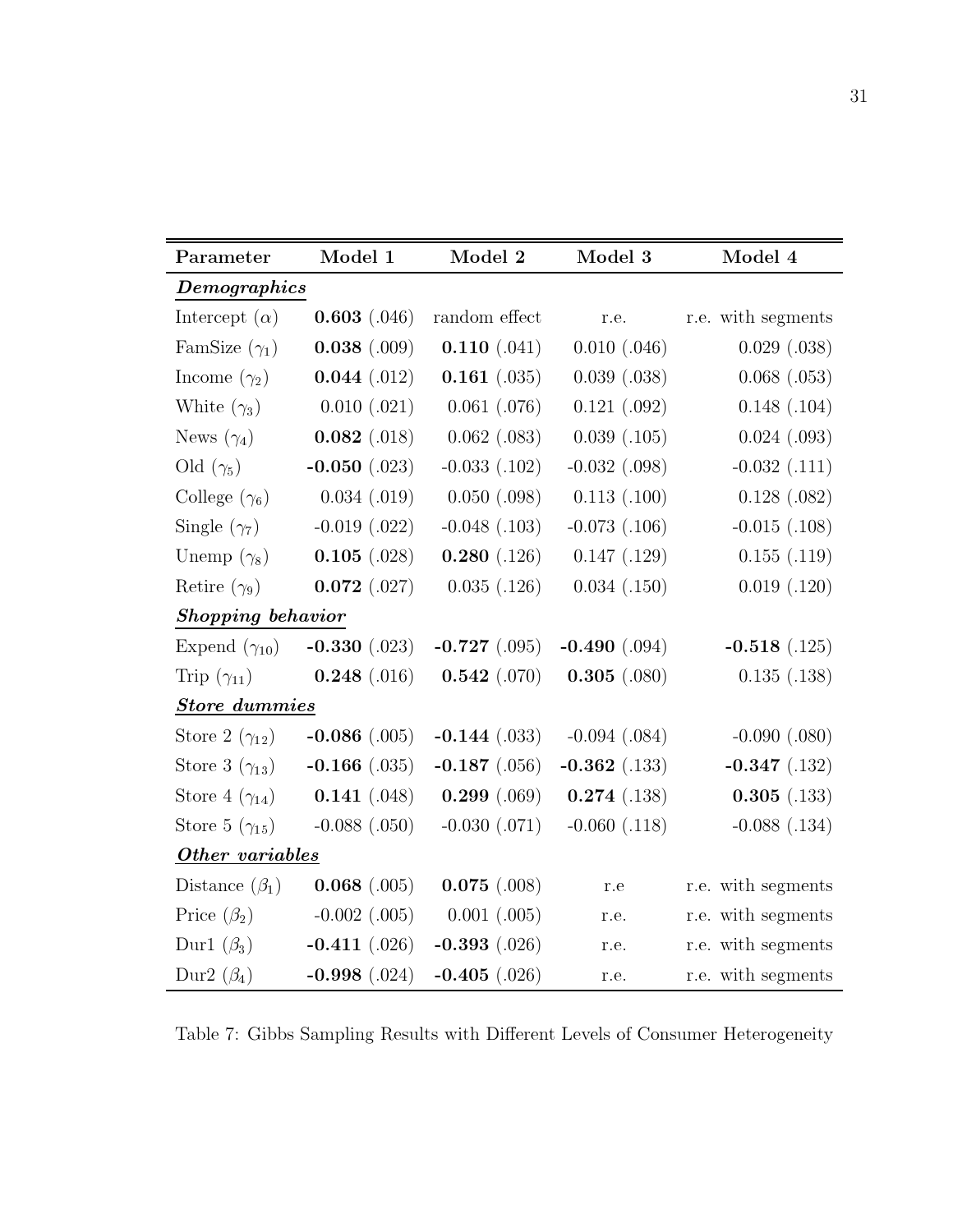| Parameter               |                                                                   | Mean $(\overline{\alpha}, \overline{\beta})$ | Variance $(\text{diag}(\Sigma))$ |                |                |
|-------------------------|-------------------------------------------------------------------|----------------------------------------------|----------------------------------|----------------|----------------|
|                         |                                                                   |                                              |                                  |                |                |
|                         |                                                                   | Model [2]                                    |                                  |                |                |
| Intercept $(\alpha_i)$  |                                                                   |                                              | $-0.276$ $(.15)$                 |                | $0.73$ $(.07)$ |
|                         |                                                                   |                                              |                                  |                |                |
|                         |                                                                   | Model [3]                                    |                                  |                |                |
| Intercept $(\alpha_i)$  |                                                                   |                                              | 1.042 $(.08)$                    |                | 0.47(.08)      |
| Distance $(\beta_{1i})$ |                                                                   |                                              | 0.229(.03)                       |                | $0.26$ $(.03)$ |
| Price $(\beta_{2i})$    |                                                                   | 0.014(.01)                                   | 0.04(.01)                        |                |                |
| Dur1 $(\beta_{3i})$     |                                                                   | $-0.509(.05)$                                | $0.23$ $(.03)$                   |                |                |
| Dur2 $(\beta_{4i})$     | $-0.374(.05)$                                                     |                                              |                                  |                | 0.27(.04)      |
|                         |                                                                   |                                              |                                  |                |                |
|                         |                                                                   | Model [4]                                    |                                  |                |                |
| Segment                 | $(H-H)$                                                           | $(H-L)$                                      | $(L-H)$                          | $(L-L)$        |                |
| Intercept $(\alpha_i)$  | 0.98(.34)                                                         | 0.70(.38)                                    | 0.83(0.35)                       | 0.76(.38)      | $0.44$ $(.07)$ |
| Distance $(\beta_{1i})$ | 0.26(0.07)<br>0.18(.06)<br>0.18(.07)<br>0.27(.06)                 |                                              |                                  | $0.25$ $(.03)$ |                |
| Price $(\beta_{2i})$    | $-0.02$ (.02)<br>0.03(0.03)<br>$0.02$ $(.02)$<br>$0.02$ (.03)     |                                              |                                  | $0.05$ $(.01)$ |                |
| Dur1 $(\beta_{3i})$     | $-0.49(.08)$<br>$-0.74$ (.12)<br>$-0.58$ $(.10)$<br>$-0.38$ (.07) |                                              |                                  | $0.24$ $(.03)$ |                |
| Dur2 $(\beta_{4i})$     | $-0.30$ (.08)                                                     | $-0.68$ $(.11)$                              | $-0.24$ (.07)                    | $-0.46$ (.10)  | 0.28(.03)      |

Table 8: Distribution of Random Effect Heterogeneity